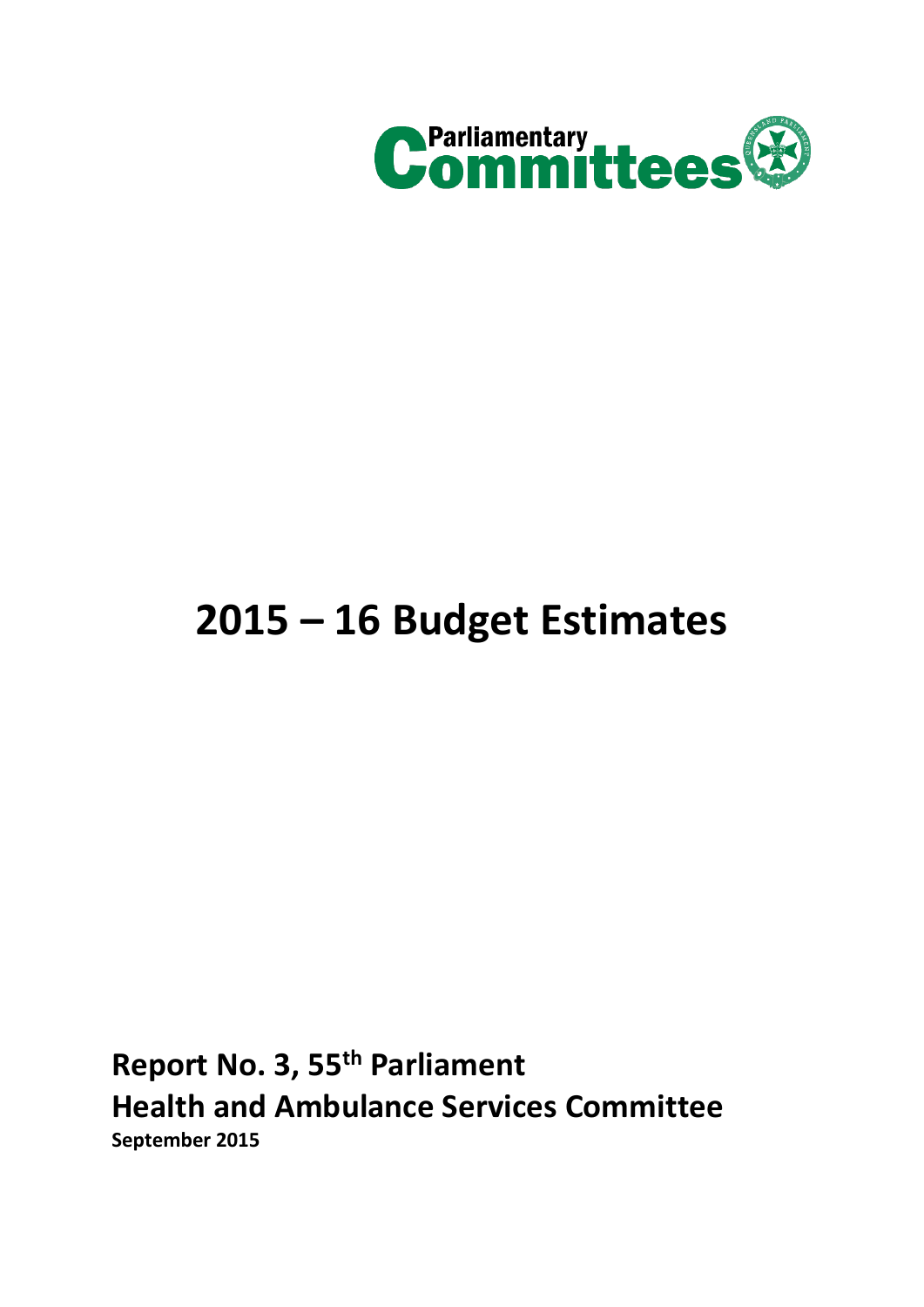# **Health and Ambulance Services Committee**

| Chair                  | Ms Leanne Linard MP, Member for Nudgee                                                                   |  |  |  |
|------------------------|----------------------------------------------------------------------------------------------------------|--|--|--|
| <b>Deputy Chair</b>    | Ms Ros Bates MP, Member for Mudgeeraba                                                                   |  |  |  |
| <b>Members</b>         | Mr Steve Dickson MP, Member for Buderim                                                                  |  |  |  |
|                        | Mr Aaron Harper MP, Member for Thuringowa                                                                |  |  |  |
|                        | Mr Joe Kelly MP, Member for Greenslopes                                                                  |  |  |  |
|                        | Dr Christian Rowan MP, Member for Moggill                                                                |  |  |  |
| <b>Committee Staff</b> | Mr Brook Hastie, Research Director                                                                       |  |  |  |
|                        | Ms Kathleen Dalladay, Principal Research Officer                                                         |  |  |  |
|                        | Ms Emily Booth, Principal Research Officer                                                               |  |  |  |
|                        | Ms Clare Keyes, Executive Assistant                                                                      |  |  |  |
| <b>Contact Details</b> | <b>Health and Ambulance Services Committee</b><br>Parliament House<br>George Street<br>Brisbane Old 4000 |  |  |  |
| Telephone              | +61 7 3553 6626                                                                                          |  |  |  |
| Fax                    | +67 7 3553 6639                                                                                          |  |  |  |
| Email                  | hasc@parliament.qld.gov.au                                                                               |  |  |  |
| Web                    | www.parliament.qld.gov.au/hasc                                                                           |  |  |  |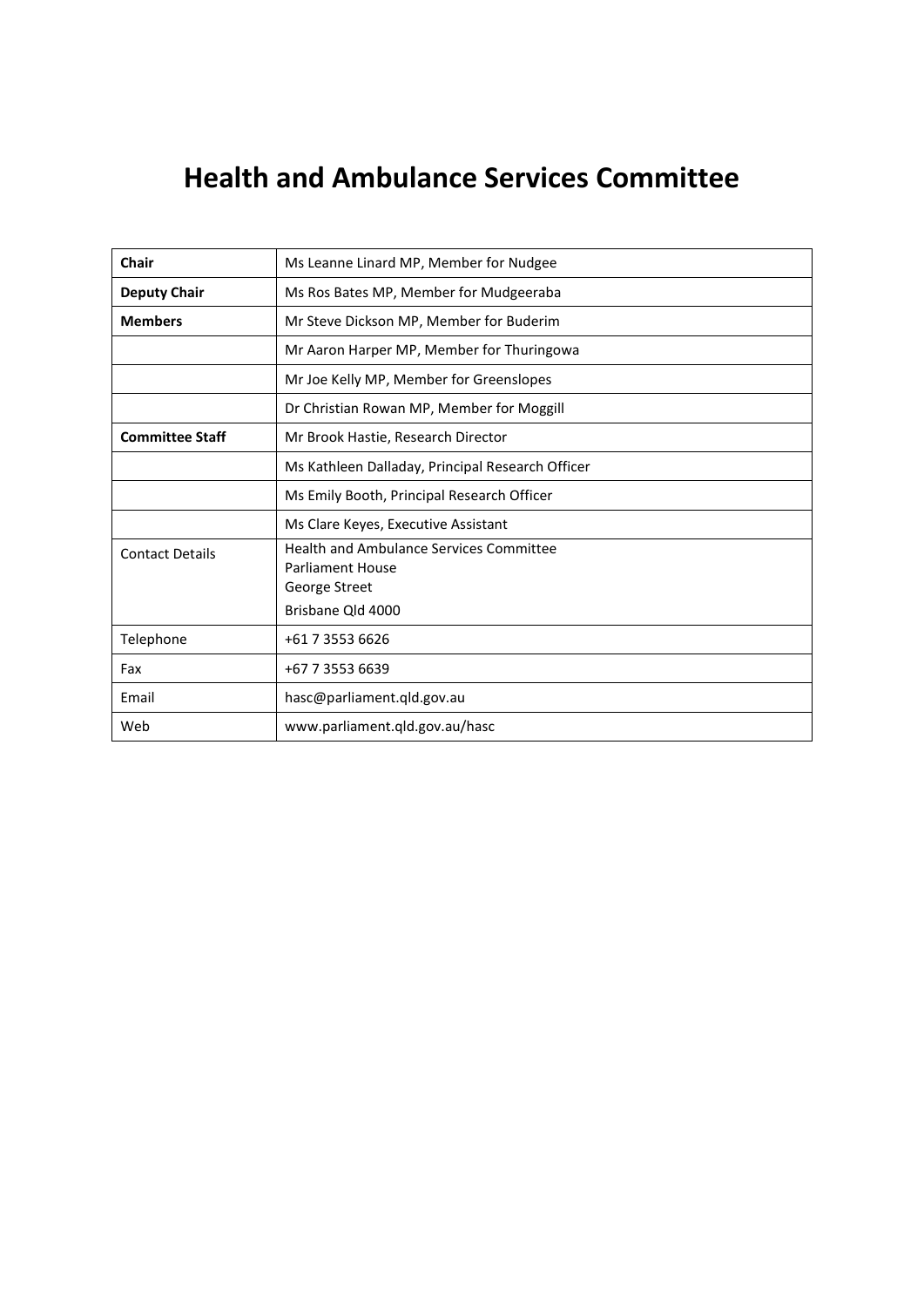# **Contents**

| 1.  |  |  |  |
|-----|--|--|--|
| 1.1 |  |  |  |
| 1.2 |  |  |  |
| 1.3 |  |  |  |
| 2.  |  |  |  |
| 3.  |  |  |  |
| 3.1 |  |  |  |
| 3.2 |  |  |  |
| 3.3 |  |  |  |
| 3.4 |  |  |  |
| 3.5 |  |  |  |
| 3.6 |  |  |  |
| 3.7 |  |  |  |
| 3.8 |  |  |  |
| 3.9 |  |  |  |
| 4.  |  |  |  |
| 4.1 |  |  |  |
| 4.2 |  |  |  |
| 4.3 |  |  |  |
| 5.  |  |  |  |
| 5.1 |  |  |  |
| 5.2 |  |  |  |
| 5.3 |  |  |  |
| 6.  |  |  |  |
| 6.1 |  |  |  |
| 6.2 |  |  |  |
| 6.3 |  |  |  |
| 7.  |  |  |  |
| 7.1 |  |  |  |
| 7.2 |  |  |  |
| 7.3 |  |  |  |
|     |  |  |  |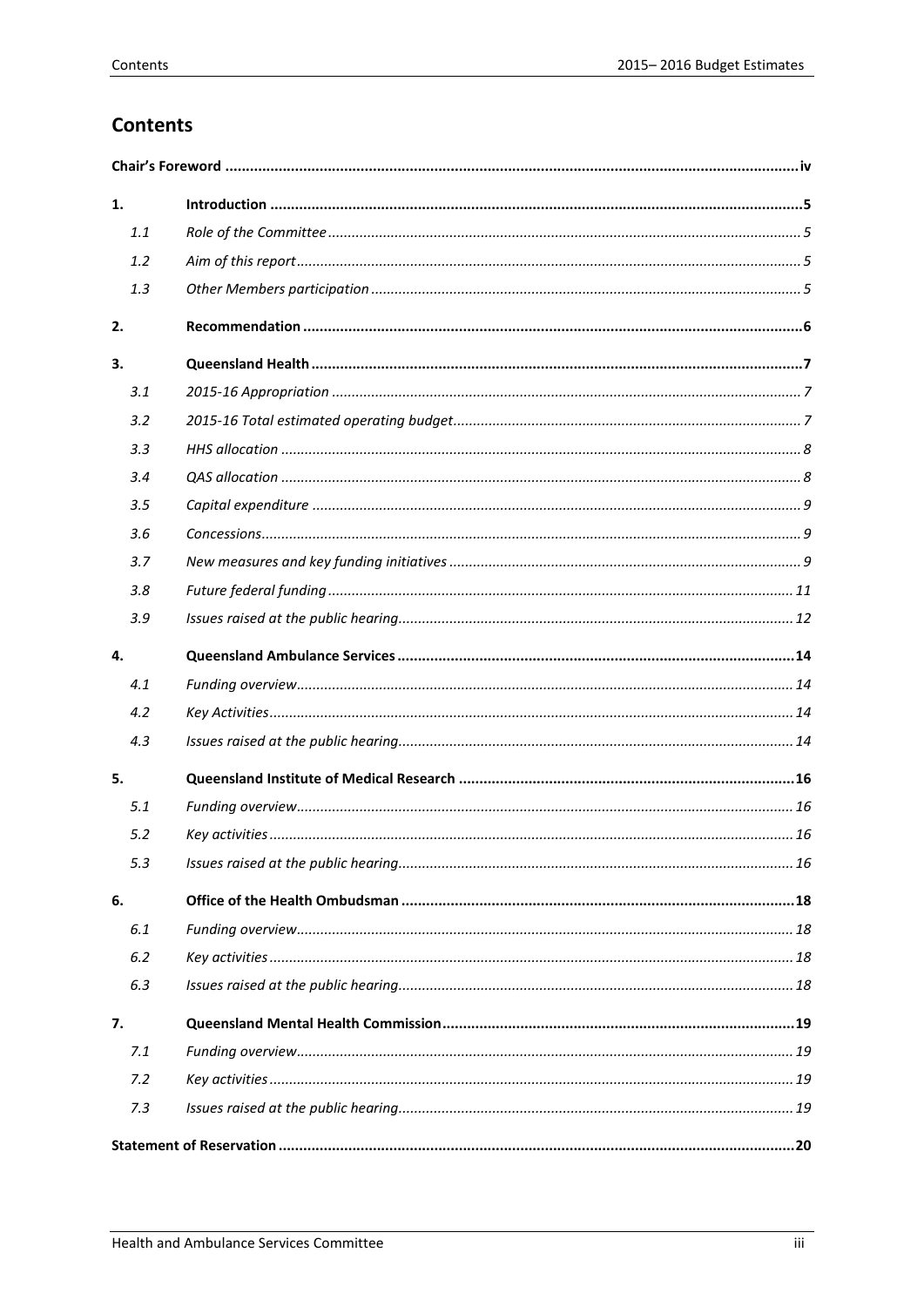# <span id="page-3-0"></span>**Chair's Foreword**

This report presents a summary of the Committee's examination of the Budget Estimates for the 2015-16 financial year.

Consideration of the Budget Estimates allows for the public examination of both the responsible Minister and Chief Executive Officers of agencies within the Committee's portfolio area. The public examination was undertaken through questions on notice and a public hearing.

The Committee has made one recommendation  $-$  that the proposed expenditure detailed in the Appropriation Bill 2015 for the Committee's areas of responsibility be agreed to by the Legislative Assembly.

The proposed expenditure for the Department of Health and Ambulances Services, and relevant statutory bodies, represents a record investment in health of \$14.2 billion in the current fiscal year, and an additional \$2.3 billion over four years to make sure health and ambulance services keep pace with the ongoing growth in demand for services across Queensland.

It was pleasing to see the significant investments in restoring front-line services, preventive health and patient safety contained in the Bill which will benefit all who rely on our public health system.

I would like to thank the Minister for Health and Minister for Ambulance Services, his departmental officers and the officers of statutory bodies for their cooperation in providing information to the Committee and evidence at the Committee's public hearing. The Minister provided frank and detailed responses to the Committee, which was appreciated.

Finally, I would like to thank the other Members of the Committee for their contributions and active participation in the estimates process and the Committee Secretariat for their ongoing support.

Rearne Lincod

Leanne Linnard MP **Chair**

September 2015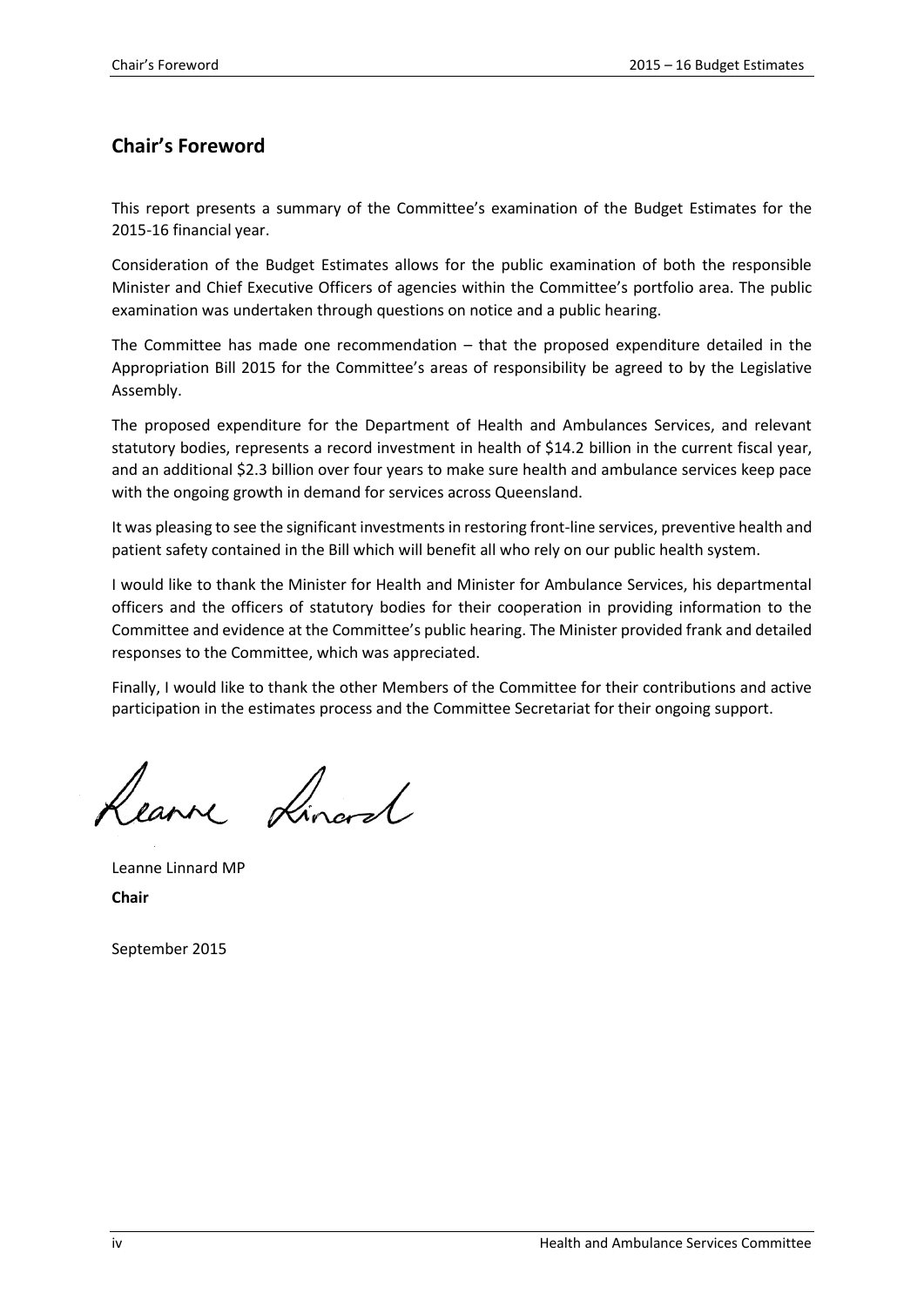# <span id="page-4-0"></span>**1. Introduction**

#### <span id="page-4-1"></span>*1.1 Role of the Committee*

The Health and Ambulance Services Committee (the Committee) is a portfolio committee of the Queensland Parliament established under section 88 of the *Parliament of Queensland Act 2001* and the Standing Rules and Orders of the Legislative Assembly.

The Committee's areas of responsibility are health and ambulance services. For the annual estimates process the estimates considered by the Committee include the Office of the Health Ombudsman, the Queensland Institute of Medical Research, the Queensland Mental Health Commission and sixteen Hospital and Health Services throughout the State.<sup>1</sup>

On 4 June 2015, the Appropriation Bill 2015 and the estimates for the Committee's area of responsibility were referred to the Committee for investigation and report.<sup>2</sup>

On 26 August 2015, the Committee conducted a public hearing and took evidence about the proposed expenditure from the Minister for Health and Minister for Ambulance Services. A copy of the transcript of the Committee's hearing can be accessed on the Committee's [website.](http://www.parliament.qld.gov.au/work-of-committees/committees/HASC/inquiries/current-inquiries/Estimates2015)

#### <span id="page-4-2"></span>*1.2 Aim of this report*

The Committee considered the estimates referred to it by using information contained in budget papers, answers to pre-hearing questions on notice, evidence taken at the hearing and additional information given in relation to answers.

This report summarises the estimates referred to the Committee and highlights some of the issues the Committee examined.

Prior to the public hearing, the Committee provided the Minister for Health and Minister for Ambulance Services with questions on notice in relation to the estimates. Responses to all the questions were received.

Answers to the Committee's pre-hearing questions on notice; documents tabled during the hearing; answers and additional information provided by the Minister for Health and Minister for Ambulance Services after the hearing; and minutes of the Committee's meetings are included in a volume of additional information tabled with this report.

#### <span id="page-4-3"></span>*1.3 Other Members participation*

The Committee granted leave for the following Members to participate in the hearing:

- Mr Lawrence Springborg MP, Leader of the Oppositions and Member for Southern Downs;
- Mr John-Paul Langbroek MP, Deputy Leader of the Opposition and Member for Sufers Paradise;
- Mr Jeff Seeney MP, Member for Callide; and
- Mr Mark McArdle MP, Member for Coloundra.

Copies of correspondence received seeking leave to participate is contained in the volume of additional information tabled with this Report. Mr McArdle was the only Member to attend and participate.

<sup>1</sup> Standing Rules and Orders, Schedule 6. The schedule provides that departments, statutory authorities, government owned corporations or other administrative units related to the relevant Minister's responsibilities regarding these areas are included.

<sup>&</sup>lt;sup>2</sup> Standing Order 177 provides for the automatic referral of the Annual Appropriation Bills to portfolio committees once the Bills have been read a second time.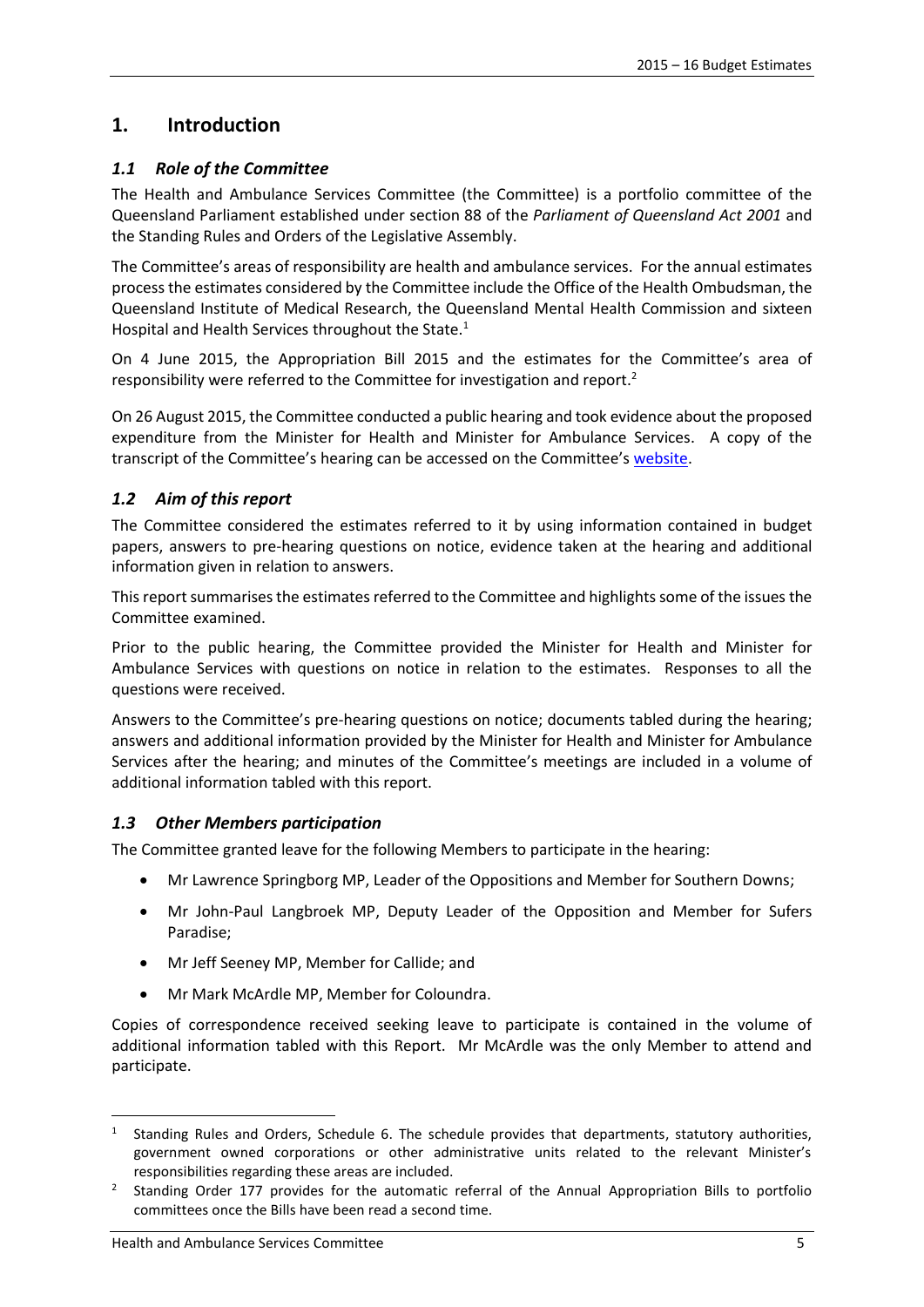# <span id="page-5-0"></span>**2. Recommendation**

Pursuant to Standing Order 187(1), the Committee must state whether the proposed expenditures referred to it are agreed to.

#### **Recommendation 1**

The Committee recommends the proposed expenditure, as detailed in the Appropriation Bill 2015 for the Committee's areas of responsibility, be agreed to by the Legislative Assembly without amendment.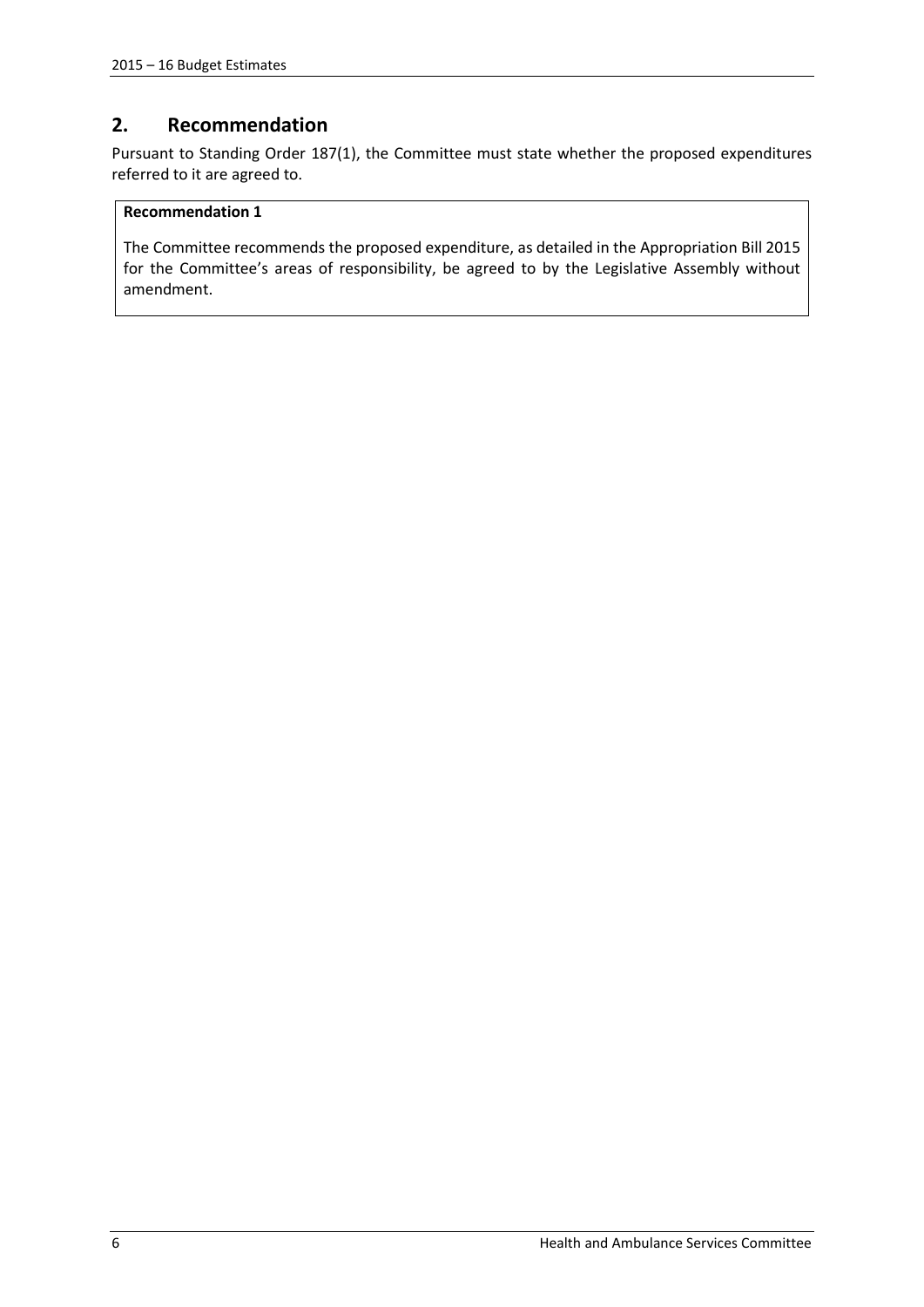# <span id="page-6-0"></span>**3. Queensland Health**

The Minister for Health and Minister for Ambulance Services has responsibility for the Queensland public healthcare system (collectively known as Queensland Health) and three statutory bodies - the Office of the Health Ombudsman, the Queensland Institute of Medical Research, and the Queensland Mental Health Commission. Chapters 3 and 4 of this report examine Queensland Health, while chapters 5 to 7 examine the three statutory bodies.

#### <span id="page-6-1"></span>*3.1 2015-16 Appropriation*

Queensland Health comprises the Department of Health, the Queensland Ambulance Service (QAS) and 16 independent Hospital and Health Services (HHSs).

- The Department is responsible for managing the public health system. This includes purchasing and monitoring the delivery of health services through service agreements with the HHSs and other organisations; developing policy, legislation and regulatory frameworks; managing state-wide planning; advocating at whole of Government levels to promote the health needs of Queenslanders and managing and monitoring the financial performance of the health system.<sup>3</sup>
- The QAS delivers pre-hospital ambulance response services, emergency and non-emergency pre-hospital patient care and transport services, inter-facility ambulance transport, casualty room services, and planning and coordination of multi-casualty incidents and disasters.
- HHSs' are independent statutory bodies which provide health services in their local areas. Service delivery is monitored by the Department through individual service agreements which identify the health services to be provided, funding arrangements for those services, and defined performance indicators and targets to ensure outputs and outcomes are achieved.

The following table compares the appropriations for Queensland Health for 2014-15 and 2015-16.

| <b>Appropriations</b>   | 2014-15<br>\$'000 | 2015-16<br>\$'000 |
|-------------------------|-------------------|-------------------|
| <b>Controlled Items</b> |                   |                   |
| departmental services   | 8,971,194         | 9,406,668         |
| equity adjustment       | 924,342           | 506,709           |
| Administered Items      | 33,910            | 33,544            |
| <b>Vote</b>             | 9,929,446         | 9,946,921         |

#### **Table 1: Queensland Health Appropriation for 2014-15 and 2015-16**

 **Source:** Appropriation Bill 2015, Schedule 2, p. 13.

#### <span id="page-6-2"></span>*3.2 2015-16 Total estimated operating budget*

Queensland Health has an estimated operating budget of \$14.183 billion for 2015-16, an increase of \$560.6 million on its 2014-15 operating budget.<sup>4</sup>

The estimated operating budget of \$14.183 billion for 2015-16 comprises:

- \$9.293 billion in Queensland Government funding;
- \$3.525 billion in Australian Government funding;

1

<sup>3</sup> SDS Queensland Health 2015-16, pages 32-33.

<sup>4</sup> SDS Queensland Health 2015-16, page 4.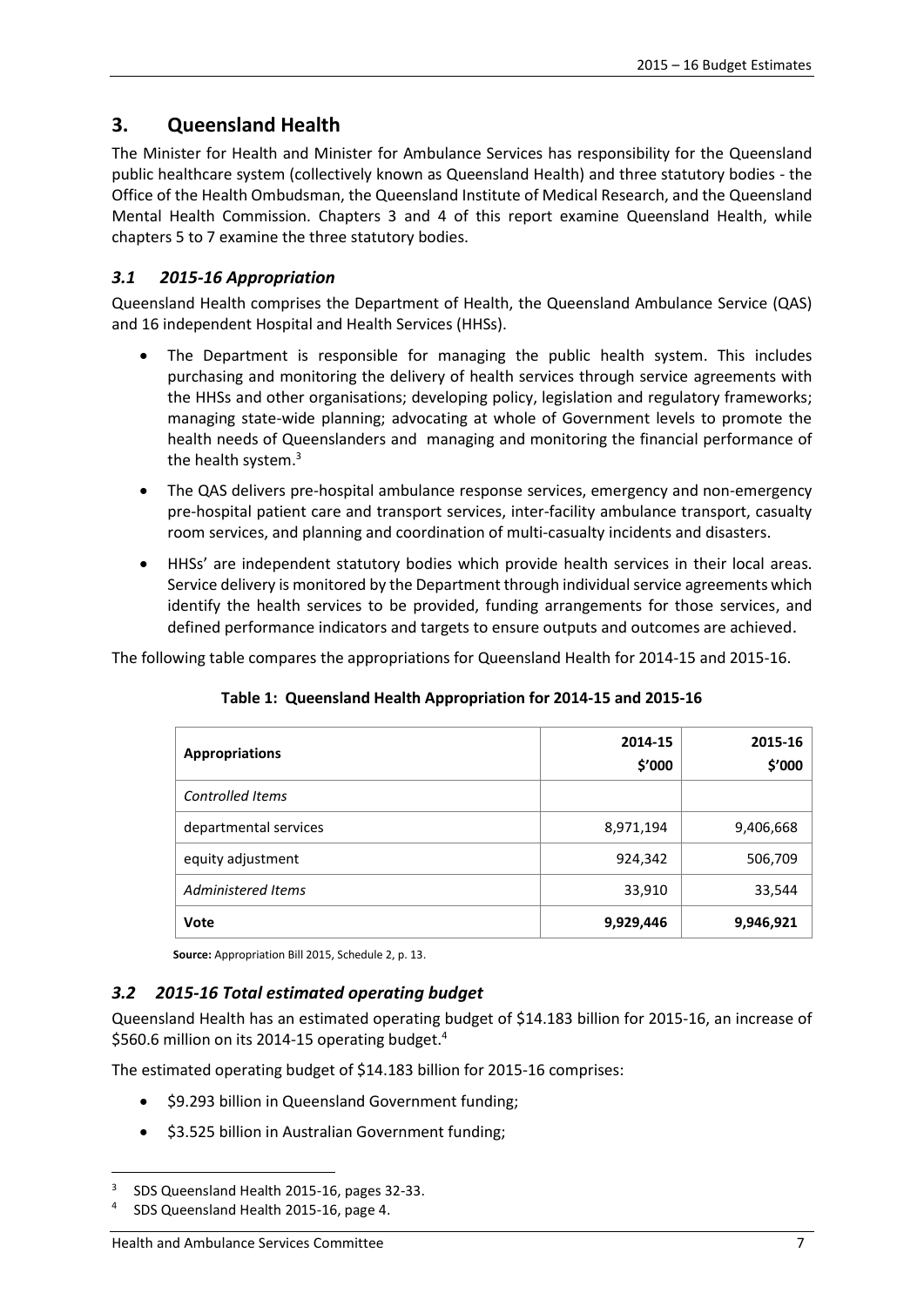- \$1.229 billion in in user charges and fees; and
- $\bullet$  \$136 million in other revenue.<sup>5</sup>

#### <span id="page-7-0"></span>*3.3 HHS allocation*

A total of \$11.580 billion (81.6% of the 2015-16 operating budget) will be allocated, through services agreements, to purchase public healthcare services from HHSs', Mater Health Services and St Vincent's Health Australia. 6

The operating budget for each HHS in 2015-16, compared to 2014-15, is as follows:

| <b>Hospital and Health Service</b>     | 2014-15<br><b>Budget</b> | 2015-16<br><b>Budget</b> | Percentage change<br>between 2014-14 Budget<br>and 2015-16 Budget |
|----------------------------------------|--------------------------|--------------------------|-------------------------------------------------------------------|
|                                        | (\$ million)             | $(5$ million)            | (%)                                                               |
| Cairns and Hinterland (page 61)        | 667.3                    | 712.8                    | 6.8                                                               |
| Central Queensland (page 72)           | 466.0                    | 488.0                    | 4.7                                                               |
| Central West (page 85)                 | 57.5                     | 62.0                     | 7.8                                                               |
| Children's Health Queensland (page 94) | 460.8                    | 612.3                    | 32.9                                                              |
| Darling Downs (page 106)               | 616.5                    | 637.8                    | 3.5                                                               |
| Gold Coast (page 117)                  | 1,064.0                  | 1,193.0                  | 12.1                                                              |
| Mackay (page 129)                      | 320.8                    | 327.7                    | 2.1                                                               |
| Metro North (page 142)                 | 2,088.0                  | 2,173.0                  | 4.1                                                               |
| Metro South (page 155)                 | 1,890.0                  | 2,018.0                  | 6.8                                                               |
| North West (page 168)                  | 140.5                    | 148.8                    | 5.9                                                               |
| South West (page 179)                  | 118.9                    | 126.9                    | 6.7                                                               |
| Sunshine Coast (page 190)              | 695.5                    | 752.7                    | 8.2                                                               |
| Torres and Cape (page 202)             | 171.7                    | 179.5                    | 4.5                                                               |
| Townsville (page 213)                  | 758.1                    | 804.6                    | 6.1                                                               |
| West Moreton (page 225)                | 457.1                    | 469.8                    | 2.8                                                               |
| Wide Bay (page 236)                    | 458.3                    | 488.9                    | 6.7                                                               |

**Table 2: Hospital and Health Service operating budgets 2014-15 and 2015-16**

# <span id="page-7-1"></span>*3.4 QAS allocation*

A total of \$633.3 million will be allocated to the QAS to provide ambulance and transport services, and planning and coordination of multi-casualty incidents and disasters.<sup>7</sup> More detailed information on QAS funding, key activities and issues raised in the public hearing on 26 August 2015 is provided at Part 4.

<sup>&</sup>lt;sup>5</sup> SDS Queensland Health 2015-16, page 4.

<sup>6</sup> SDS Queensland Health 2015-16, page 4.

<sup>7</sup> SDS Queensland Health 2015-16, page 4.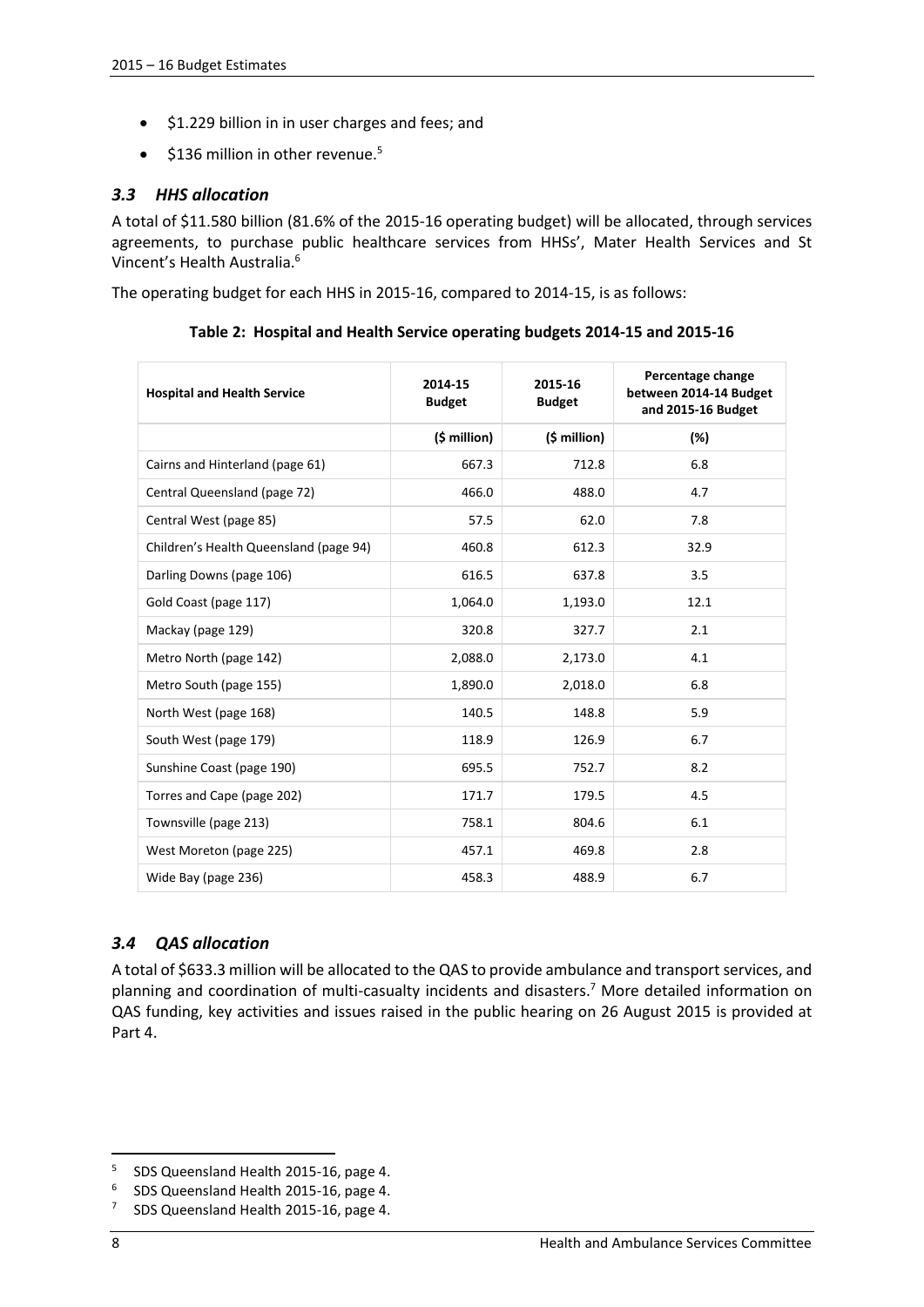#### <span id="page-8-0"></span>*3.5 Capital expenditure*

Budgeted capital expenditure for Queensland Health and the Council of the Queensland Institute of Medical Research) for 2015-16 includes capital purchases of \$1.303 billion and \$1.5 million for capital grants.<sup>8</sup>

#### <span id="page-8-1"></span>*3.6 Concessions*

The total cost of concessions provided via schemes administered by Queensland Health is estimated at \$261.5 million for 2015-16.<sup>9</sup> This is a decrease of \$27.1 million on its 2014-15 estimated actual budget. 10

The following table provides a breakdown of concessions by scheme for 2015-16.

**Table 3: Queensland Health administered concession schemes for 2015-16**

| <b>Concession Scheme</b>                                                                              | 2015-16<br>Estimate<br>\$ million |
|-------------------------------------------------------------------------------------------------------|-----------------------------------|
| Oral Health Scheme                                                                                    | 157.8                             |
| Patient Travel Subsidy                                                                                | 79.0                              |
| Medical Aids Subsidy                                                                                  | 40.5                              |
| Spectacle Supply                                                                                      | 9.2                               |
| Community Aids Equipment and Assistive Technologies Initiative<br>and Vehicle Options Subsidy Schemes | 5.0                               |

**Source:** Budget Strategy and Outlook 2015-16, p. 170

#### <span id="page-8-2"></span>*3.7 New measures and key funding initiatives*

New measures for Queensland Health in 2015-16 include:

- \$2.302 billion, over four years, to meet the ongoing growth in demand for health and ambulance services.
- $\bullet$  \$320.3 million for frontline services and to address priority areas of need.
- \$361.2 million to address people waiting longer than clinically recommended for an outpatient appointment with a specialist.
- \$193.5 million to support the reconfiguration of services across the Sunshine Coast HHS and enable the start-up of the new Sunshine Coast Public University Hospital (SCPUH).<sup>11</sup>

Other key funding initiatives and activities for Queensland Health include:

#### *Nursing workforce*

- \$110.7 million to provide up to 4,000 new graduate nursing and midwifery places in Queensland public hospitals.
- 101.6 million to recruit 400 additional Nurse Navigator positions in HHSs across Queensland

<sup>&</sup>lt;sup>8</sup> State Budget 2015-16, Capital Statement - Budget Paper No. 3, page 60.

<sup>&</sup>lt;sup>9</sup> Budget Paper No. 2, Budget Strategy and Outlook 2015-16, page 170.

<sup>&</sup>lt;sup>10</sup> SDS Queensland Health 2015-16, page 4.

<sup>&</sup>lt;sup>11</sup> SDS Queensland Health 2015-16, page 4.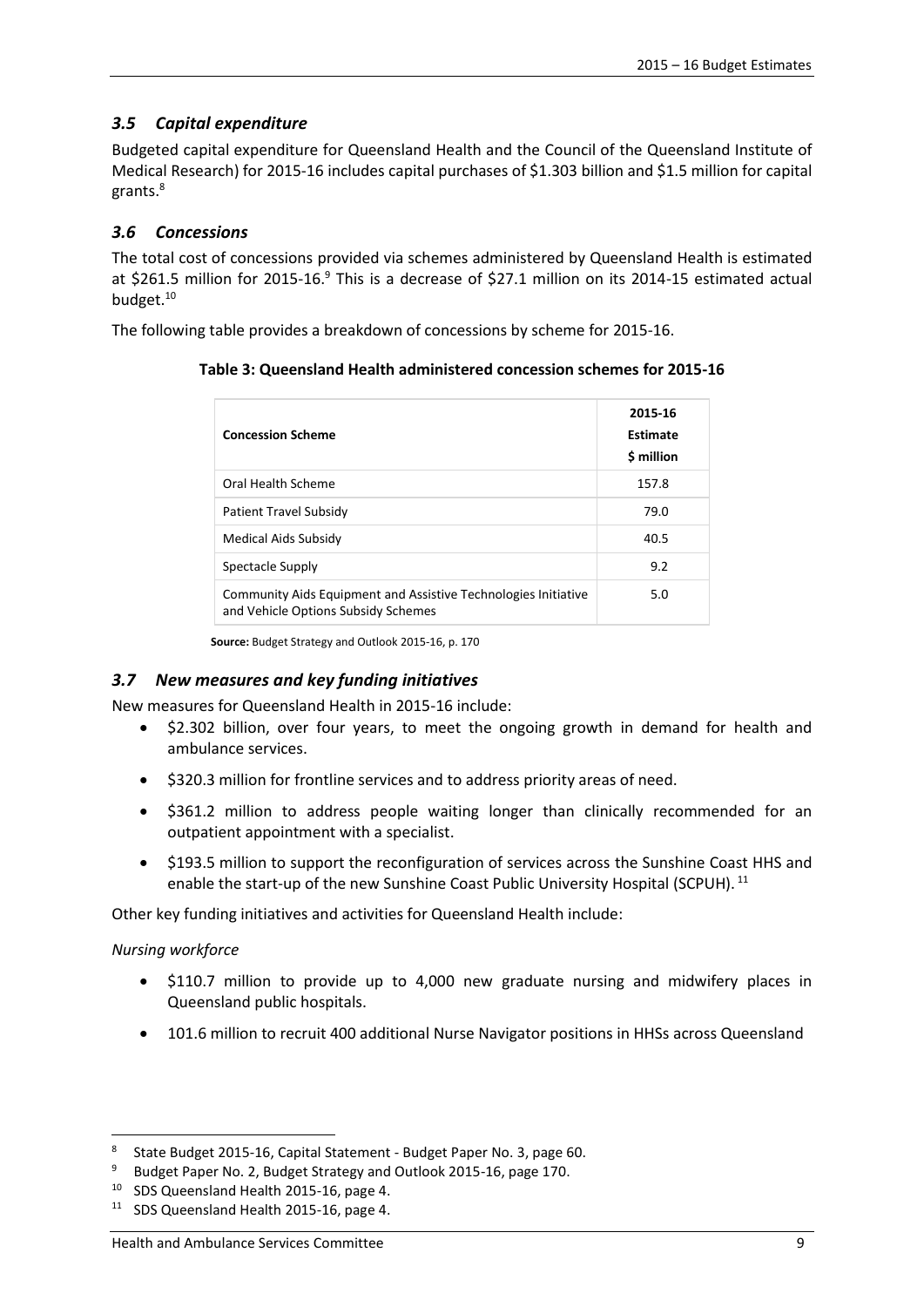\$11.4 million to re-establish a primary school aged nurse service to vulnerable communities in Logan and surrounding suburbs and extend this service to other communities across the State, to undertake earlier screening and other school readiness support services.<sup>12</sup>

#### *Patient Safety and Quality Improvement*

- Legislating nurse-to-patient ratios.
- 20 new positions for patient safety and quality improvement services.
- \$2.5 million (over three years) to establish a service agreement with Health Consumers Queensland to advocate independently for patients and their families and to empower health consumers in the planning, design, delivery, monitoring and evaluation of HHSs.<sup>13</sup>

#### *Mental Health*

- \$20 million in grants to nongovernment organisations to provide long day respite for elderly people with dementia and other degenerative neurological disorders living in the community.
- Internally reallocating up to \$5 million (in 2015-16) to progress a new adolescent service to replace the Barrett Centre and to support the Commission of Inquiry into the closure of the Barrett Centre.
- \$11.8 million for intensive mental healthcare for young people through expanded youth residential mental health services in Townsville.
- \$1.5 million (in 2015-16) to continue the delivery of Mental Health Support Workshops and interventions as part of the existing Drought Assistance Package.
- \$380,000 from existing resources on a new package of suicide prevention training for emergency department staff.
- A sentinel events review to help reduce preventable deaths among Queenslanders with a mental illness.
- Completion of consultation for a new mental health Bill.
- \$8.3 million to fund the Queensland Mental Health Commission's to drive ongoing reform towards a more integrated, evidence-based, recovery-oriented mental health, drug and alcohol system in Queensland.
- Enhancement of the existing 1800 Alcohol and Drug Information Service and Drug and Alcohol Advice and Referral Service, to provide additional support, advice and referrals to individuals and families affected by methyl amphetamine (more commonly referred to as ice).  $^{14}$

#### *Preventative Health*

- \$27.2 million to implement the Health for Life! Taking action on Diabetes community based prevention program.
- \$7.5 million to establish a statewide Health Promotion Commission to provide strategic leadership for whole-of-government initiatives aimed at maintaining and improving the health and wellbeing of Queenslanders by preventing and slowing the increase of chronic illnesses.
- \$1.4 million to support the 10,000 steps program to increase incidental exercise and encourage participation in the Heart Foundation Walking Program.

<sup>&</sup>lt;sup>12</sup> SDS Queensland Health 2015-16, page 5.

<sup>&</sup>lt;sup>13</sup> SDS Queensland Health 2015-16, page 6.

<sup>&</sup>lt;sup>14</sup> SDS Queensland Health 2015-16, page 6.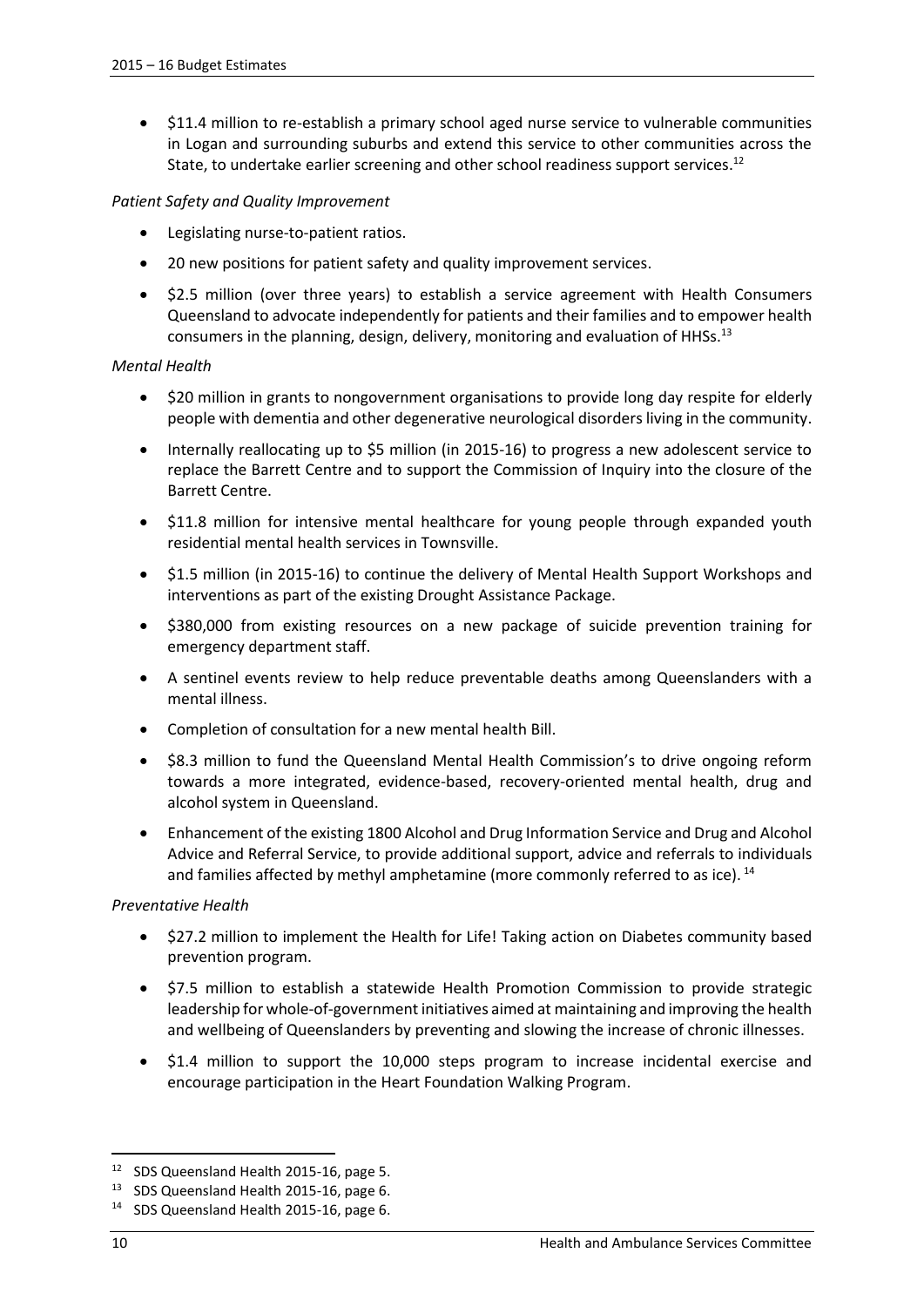- \$5.1 million to update the multimedia health promotion program 'Go for 2&5' to increase fruit and vegetable consumption.
- \$525,000 (over two years) to implement kilojoule menu labelling for fast-food in Queensland.
- \$1.3 million to improve cardiac rehabilitation and prevention through the development of an electronic version of 'My Heart, My Life'.
- internally reallocating \$2.7 million (over three years) to provide a comprehensive communication strategy to support amendments to vaccination legislation that would give the person in charge of an early childhood education and care service the option to refuse to allow children who are not fully immunised to enrol or attend the service.
- \$13.2 million to restore services at the Biala Sexual Health Clinic in Brisbane.
- \$5.3 million to develop and implement a statewide sexual health strategy.
- \$420,000 (in 2015-16) to provide incentives for local governments to create local smoke-free laws, enforce statewide smoke-free laws and initiate community consultation to assess further strategies to prevent passive smoking.<sup>15</sup>

Unless otherwise stated, all funding identified in this section is allocated over four years.

#### *ICT and Infrastructure Capital*

- \$180 million for the Enhancing Regional Hospitals Program to upgrade the Caloundra Hospital Service, Roma Hospital, Hervey Bay Emergency Department and Gladstone Emergency Department.
- Internally reallocating \$9 million toward the commencement of ICT at the SCPUH, and \$1.2 million (over two years) to finalise planning the refurbishment of Nambour General Hospital.
- \$488.7 million to continue the delivery of the SCPUH and its Skills, Academic and Research Centre as a public private partnership.
- \$40 million to complete construction of the Cairns Hospital Redevelopment.
- \$20.6 million to commence the four year Enhancing Regional Hospitals Program.
- \$18.4 million to complete the Townsville Hospital Expansion.
- $\bullet$  \$5.1 million to complete the Rockhampton Hospital Expansion.
- \$45 million to deliver asset renewal and enhancement under the Priority Capital Program.
- \$113.6 million to finalise a number of major projects where construction is largely complete, including: Logan Hospital, Lady Cilento Children's Hospital, and Centre for Children's Health Research, Mackay Base Hospital, Mount Isa Health Campus Redevelopment and the Gold Coast University Hospital.
- \$179 million to continue the roll out of clinical and administrative support systems and technology equipment replacement.<sup>16</sup>

#### <span id="page-10-0"></span>*3.8 Future federal funding*

**.** 

Queensland Health states changes in the 2014-15 Federal Budget indicate that federal funding for public hospitals will be reduced by \$57 billion from 2017-18 to 2024-25, and estimates that Queensland's share of these cuts, on a population basis, is 11.8 billion.<sup>17</sup>

<sup>&</sup>lt;sup>15</sup> SDS Queensland Health 2015-16, pages 6-7.

<sup>&</sup>lt;sup>16</sup> SDS Queensland Health 2015-16, pages 8-9.

<sup>&</sup>lt;sup>17</sup> SDS Queensland Health 2015-16, page 5.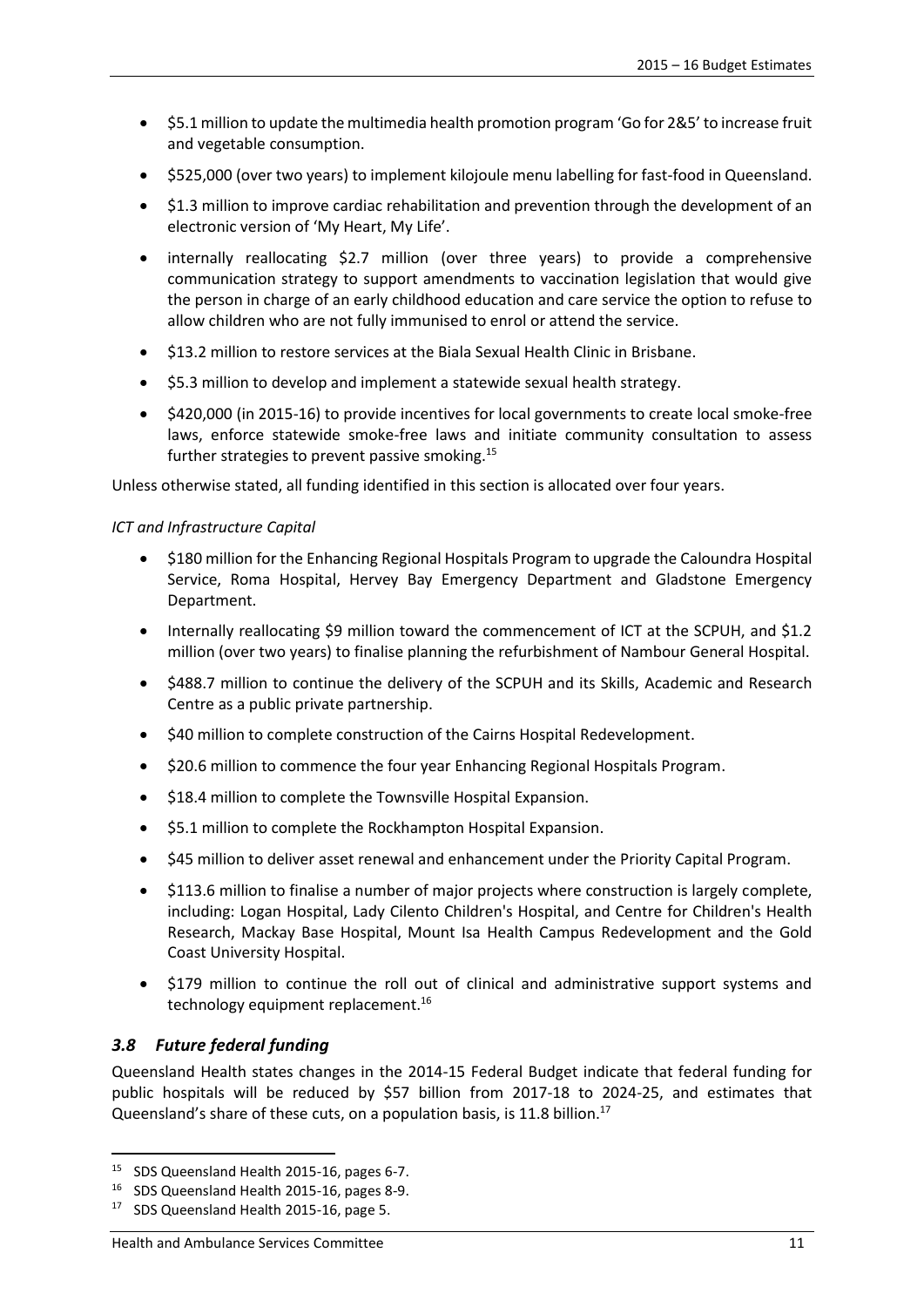#### <span id="page-11-0"></span>*3.9 Issues raised at the public hearing*

Issues raised in relation to the Department of Health and HHSs' at the public hearing, on 26 August 2015, included:

- ICT and road access for the Sunshine Coast Public University Hospital.
- The report on the review of the opening of the Lady Cilento Children's Hospital.
- The role and responsibilities of the Department of Health and the HHSs' in the public health system.
- Code Blacks at the Gold Coast University Hospital, and other hospitals and HHSs'.
- Nurse to patient ratios for acute patients at Cairns Base Hospital, RNWH and other hospitals and HHSs'.
- Proposed mandatory nurse-to-patient ratios in acute wards, including consultations with the Queensland Nurses Union.
- $\bullet$  \$361.2 million over four years to address specialist outpatient waiting list.
- Waiting lists for people waiting longer than clinically recommended for elective surgery and people waiting longer than clinically recommended for specialist outpatient services.
- Targets for the percentage of elective surgery patients treated within clinically recommended times.
- \$212.3 million over four years for nursing workforce initiatives, including the Nurse Navigator initiative, the school-age nursing initiative and the Refresh Nursing initiative
- Capital grants of \$1.3 billion for a range of health infrastructure priorities including hospitals, health technology, research and scientific services, mental health services and information technologies.
- An overview of funding and services, by HHS.
- Outsourced services for the Sunshine Coast HHS.
- The Hunter review.
- Emergency department access guidelines and directives.
- Consultation processes between the department and HHSs on the development of a directive.
- The Metropolitan Emergency Department Access Initiative.
- Funding spent on contractors and consultants.
- National Partnership Agreements on Improving Public Hospital Services, Treating More Public Dental Patients, Adult Public Dental Services, National Mental Health Reform.
- The impact of federal funding cuts on Queensland public hospitals.
- The Elective Surgery Wait Time Guarantee.
- Medical Cannabis trials.
- New Enterprise Bargaining Agreements with Visiting Medical Officers, doctors, health practitioners and dental officers.
- Alcohol and drug services and the growing incidence and impact of ICE.
- Readmission rates for Intensive Care Unit patients.
- Prescribed employers in the Queensland public health system.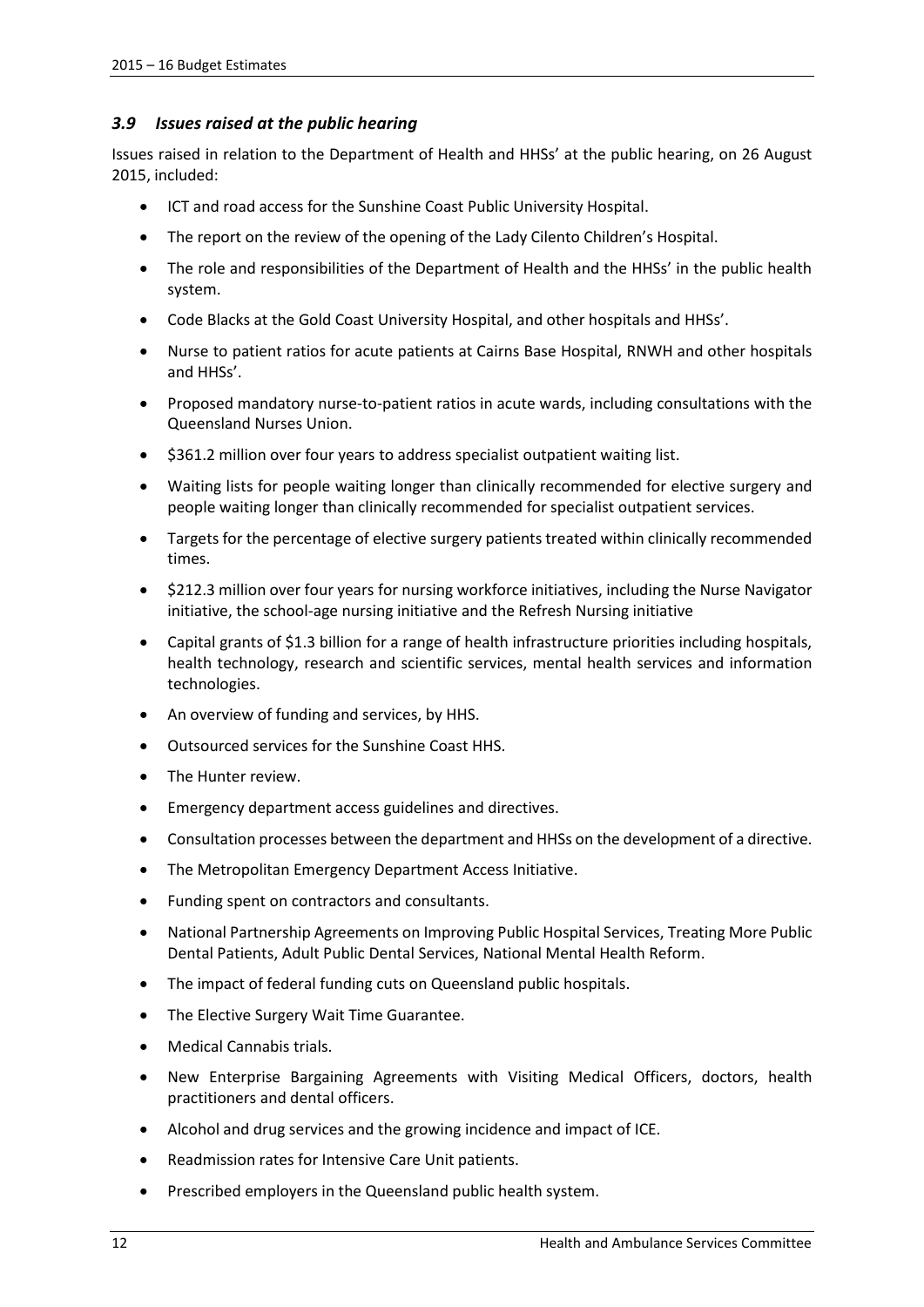- The Biala sexual health service.
- The Sexual Health Strategy.
- Promoting childhood vaccination, through legislation, a media campaign and the Drive to 95 program.
- National Indigenous Reform Agreement targets relating to child mortality rates.
- Programs and campaigns to encourage women and girls to live active and healthy lifestyles.
- Re-established birthing services at Beaudesert, Cooktown, Yarrabah, Mossman, Cloncurry and Charters Towers. 18

<sup>18</sup> Minister and Director-General, Public Hearing Transcript, 26 August 2015, pages 1-55.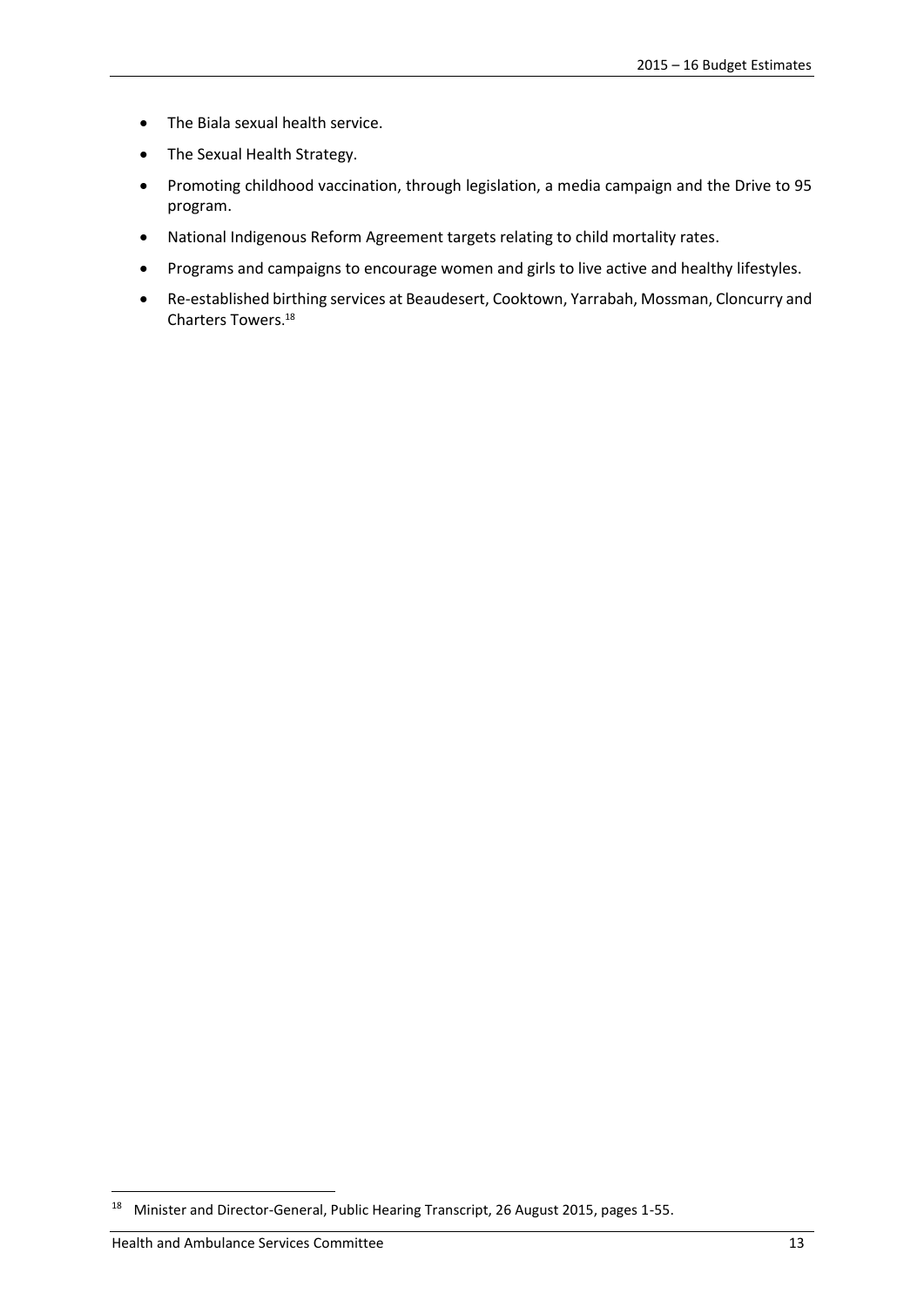# <span id="page-13-0"></span>**4. Queensland Ambulance Services**

The Queensland Ambulance Service (QAS) is accountable for the delivery of pre-hospital ambulance response services, emergency and non-emergency pre-hospital patient care and transport services, inter-facility ambulance transport, casualty room services, and planning and coordination of multicasualty incidents and disasters.

The QAS delivers ambulance services through 15 Local Ambulance Service Networks (LASNs) which are aligned to the HHSs. A 16th statewide LASN comprises the Operations Centres (OpCens). There are seven QAS OpCens throughout Queensland responsible for emergency call taking, operational deployment and dispatch, and coordination of non-urgent patient transport services.<sup>19</sup>

#### <span id="page-13-1"></span>*4.1 Funding overview*

In 2015-16, the QAS will have an operating budget of \$633.3 million - an increase of \$44 million (7.5%) from the 2014-15 operating budget of \$589.3 million.<sup>20</sup>

#### <span id="page-13-2"></span>*4.2 Key Activities*

Key activities for the QAS in 2015-16 include:

- Recruiting 75 additional ambulance officers to manage increasing demand for services.
- Commissioning 155 new and replacement ambulance vehicles and commencing the rollout of new power assisted stretchers.
- Completing the statewide rollout of replacement state of the art defibrillators
- \$8.4 million to plan and deliver new, replacement, refurbished or redeveloped ambulance stations at Bundaberg, Collinsville, Coral Gardens, Kenilworth, Yandina, Miriam Vale, Russell Island, Rainbow Beach, Thursday Island and Birtinya.
- Using a decision support model to enable all advanced care paramedics to provide extended acute therapy for patients suffering the most serious form of heart attack.
- Reviewing extended paramedic practice options to ensure the service compliments the evolving needs of the community. This will involve working with the community and HHSs' to identify alternative pathways of care better suited to the patient's needs rather than mandatory referral to an emergency department.
- Expanding the geographical and clinical coverage of the Higher Acuity Response Unit (HARU) service to include the Gold Coast and major trauma resuscitation.
- Finalising the rollout of iPads to paramedics as part of the QAS operational mobility strategy. The strategy will provide real time in-field communications and training, including access to a new digital Clinical Practice Manual and Field Reference Guide, stream line administrative functions and facilitate transition to a new electronic patient care record.

#### <span id="page-13-3"></span>*4.3 Issues raised at the public hearing*

Issues raised in relation to the QAS at the public hearing, on 26 August 2015, included:

 The QAS employee support system (Priority One), data relating to staff suicide and posttraumatic stress disorder (PTSD) and pre-employment psychometric testing, for prevalence of suicidality, PTSD and a range of other behaviours.

1

<sup>&</sup>lt;sup>19</sup> SDS Queensland Health 2015-16, page 49.

<sup>&</sup>lt;sup>20</sup> SDS Queensland Health 2015-16, page 49.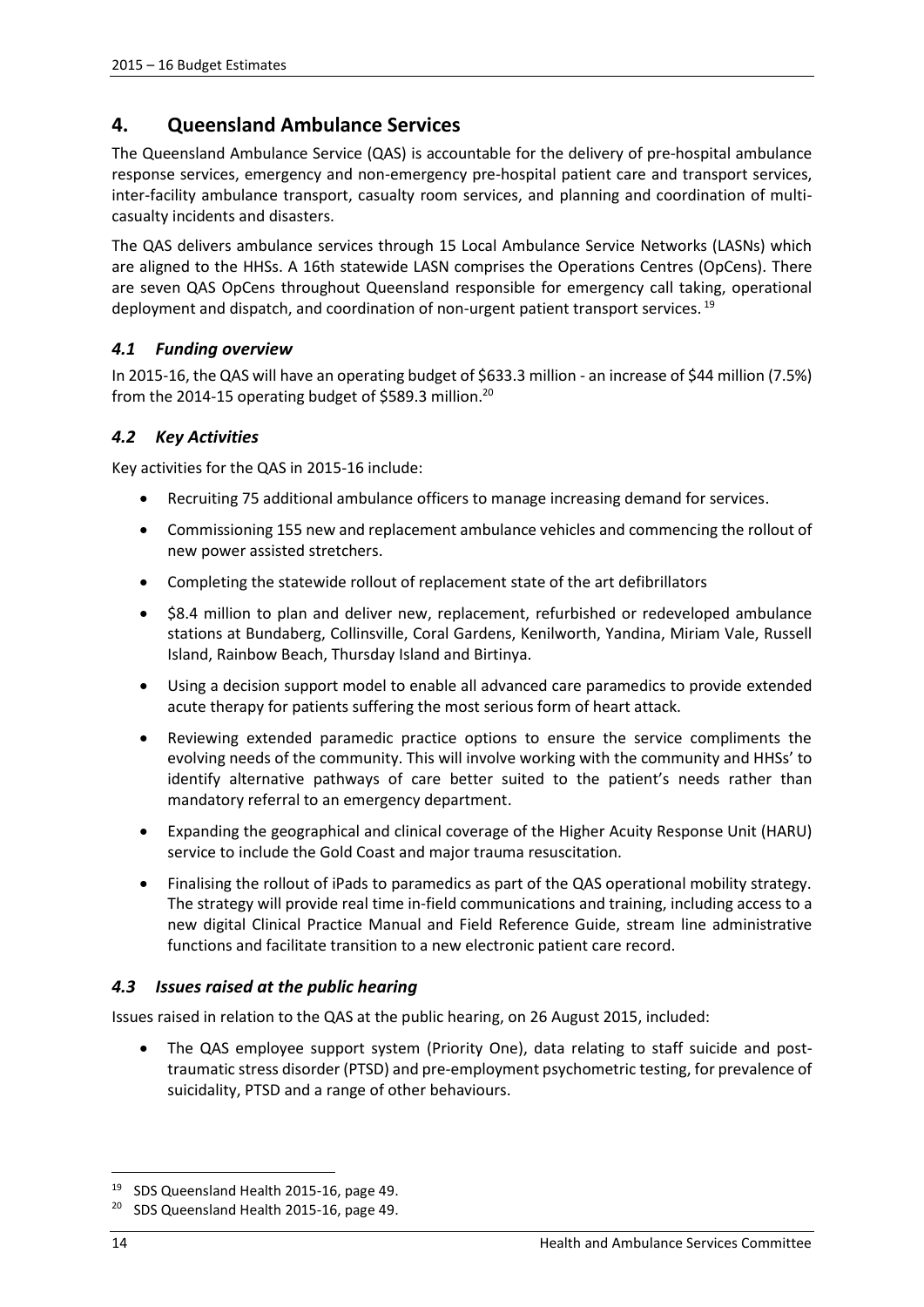- Lost time injury frequency rate (the number of injuries per million hours worked of your workforce) and accepted claims for psychological injuries.
- The number of physical and verbal assaults on QAS staff.
- The Metropolitan Emergency Department Access Initiative and Emergency Department and Intensive Care Unit capacity issues.
- The QAS patient safety distribution room and iRoam car tracking system.
- Arrangements to reimburse mandatory vaccinations for QAS operational employees to minimise the risk of contracting infectious and preventable diseases.
- Funding to recruit an additional 75 paramedics throughout the state.
- Completing the statewide rollout of replacement defibrillators LIFEPAK.
- Expanding extended acute therapy for patients suffering the most serious form of heart attack to all advanced care paramedics.
- Reviewing extended paramedic practice options to ensure lower acuity and chronic illness management are aligned to the patient's circumstances and are flexible enough to change as the patient's condition changes.
- Expanding the higher acuity response unit service at the Gold Coast.
- Finalising the rollout of operational iPads for paramedics as part of the QAS operational mobility strategy.
- \$45.4 million capital budget for the completion of new and replacement ambulance stations.
- Rolling out new power assisted patient stretchers, to reduce the rate of manual handling injuries for paramedics.
- \$13.9 million for capital and minor building works and strategic land acquisitions.
- The degree to which the QAS has been consulted on the development of an agreement with Health Consumers Queensland to assist those advocating on behalf of patients.
- Whether data is available on the number of assaults on QAS staff which may be linked to substance abuse.
- What is considered when determining whether to establish a new ambulance station.
- The impact of an increasingly overweight and obese population on QAS staff, response methods and the general health system.
- The development of an IT tool to manage meal breaks for QAS operational staff.
- The Classified Officer Development Program.
- The Government Wireless Network (digital voice radio and narrowband data technology) for all public safety agencies in South-East Queensland, including the  $QAS<sup>21</sup>$

<sup>&</sup>lt;sup>21</sup> Commissioner Bowles and Minister, Public Hearing Transcript, 26 August 2015, pages 56-72.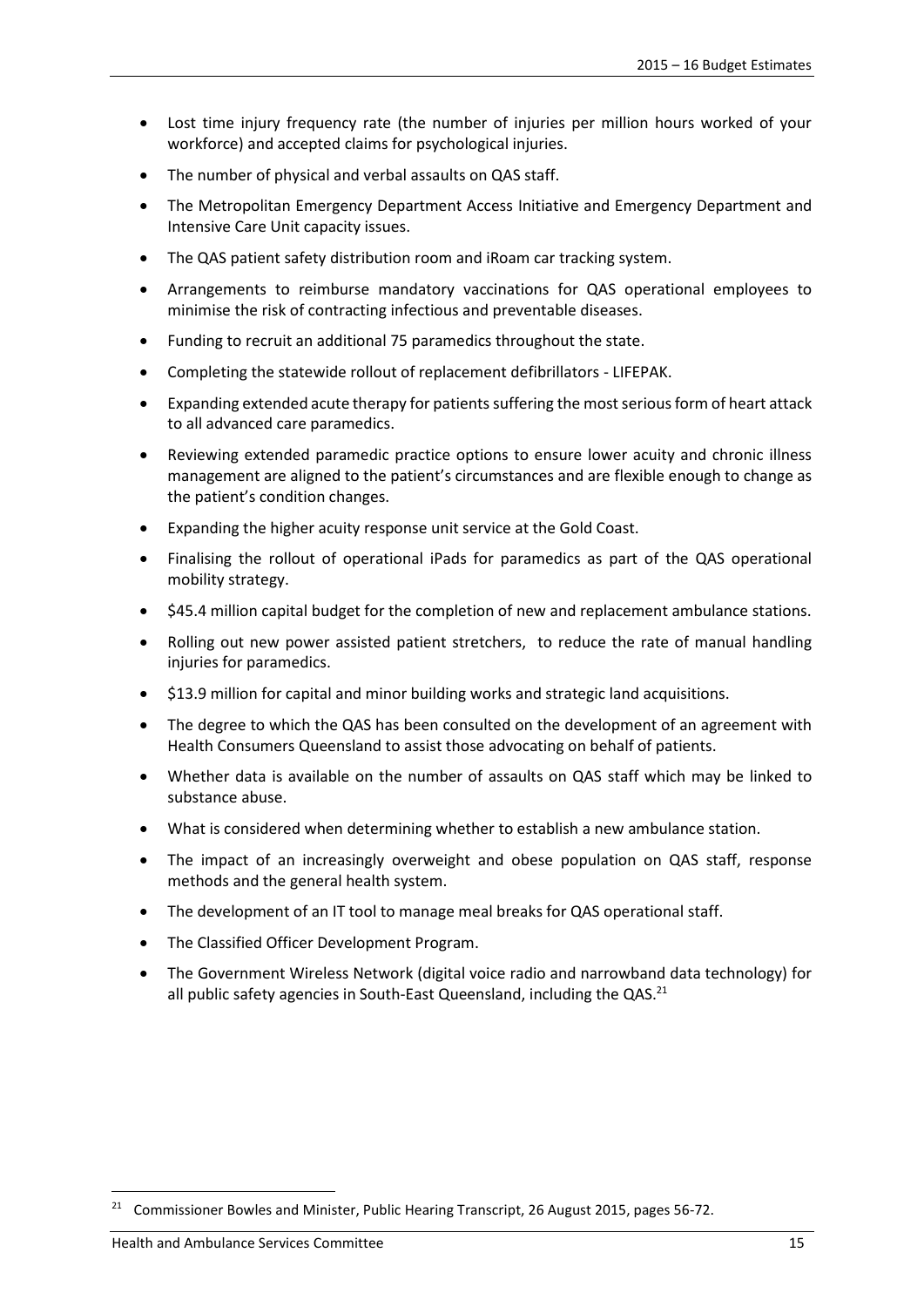# <span id="page-15-0"></span>**5. Queensland Institute of Medical Research**

The Queensland Institute of Medical Research, known as the QIMR Berghofer Medical Research Institute (the Institute), is a statutory body under the *Queensland Institute of Medical Research Act 1945*. The Institute's research strategy focuses on three major areas - cancer, infectious diseases and mental health and complex disorders.<sup>22</sup>

# <span id="page-15-1"></span>*5.1 Funding overview*

The Institute receives funding from government and non-government sources. In 2015–16, it will receive \$18.9 million from the Queensland Government, representing 17.5% of total revenue.<sup>23</sup> The Institute received the same level of Queensland Government funding (\$18.9 million) in both 2013-14 and 2014-15.<sup>24</sup>

# <span id="page-15-2"></span>*5.2 Key activities*

Key activities for the Institute in 2015-16 include:

- Testing an experimental brain cancer treatment for patients with initial glioblastoma multiforme.
- Commencing new trials using immunotherapy in early stages of metastatic nasopharyngeal carcinoma.
- Conducting further clinical trials to test anti-malarial drugs on humans infected with malaria parasites.
- Developing a powerful predictor for aggressive breast cancers for more accurate prognosis and treatment.
- **•** Beginning analyses of data from the Ovarian Cancer Prognosis and Lifestyle study.
- Carrying out a major study into malignant mesothelioma.
- Continuing to lead a five-year study investigating the role of Vitamin D in preventing disease.
- Continuing to develop brain-imaging technology for use in creating a diagnostic test for depression.
- Moving cytomegalovirus vaccine development to an advanced stage, which could help prevent potential birth defects in babies.
- Exploring the ability of snake, cone snail, and hookworm and jellyfish venom to control the body's immune system and potentially play a role in cancer treatments.
- Advancing work on new molecules and targets for immunotherapy use to treat cancers.<sup>25</sup>

# <span id="page-15-3"></span>*5.3 Issues raised at the public hearing*

Issues raised in relation to the QIMR at the public hearing, on 26 August 2015, included:

- Ensuring the work of the Institute gets 'translated.' For example, receiving certification from the Therapeutic Goods Administration for the cellular therapy unit at the Institute has opened the way for greater clinical trials in areas of direct relevance to the public.
- Ongoing clinical trials in leukaemias, glioblastomas and malaria. The Institute is the '… go-to location for the Bill and Melinda Gates Foundation through MMV in Switzerland to carry out

<sup>&</sup>lt;sup>22</sup> SDS Queensland Health 2015-16, page 248.

<sup>&</sup>lt;sup>23</sup> SDS Queensland Health 2015-16, page 248.

<sup>&</sup>lt;sup>24</sup> SDS Queensland Health 2014-15, page 231.

<sup>&</sup>lt;sup>25</sup> SDS Queensland Health 2015-16, pages 249-250.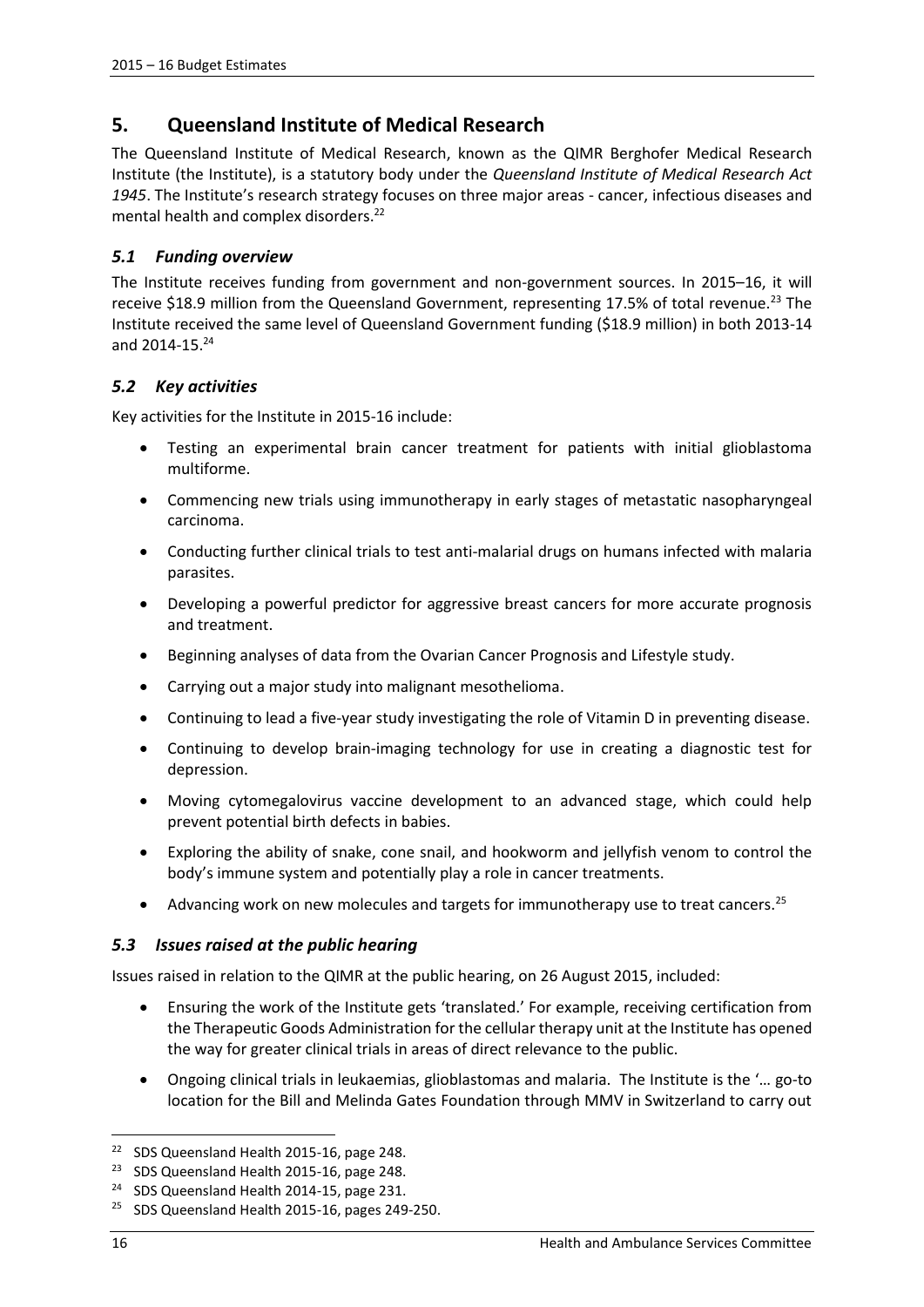clinical trials with newest drugs that will alleviate disease, which is not our disease here but which is our responsibility and our responsibility to our neighbours.<sup>'26</sup>

- Increasing our understanding of immunotherapy (how to stimulate the immune system).
- \$6.4 million from the National Health and Medical Research Council (NHMRC) for dementia research.
- The time limited and insecure nature of funding for scientists. Trials are often carried out on a five year contract, with a need to reapply at the end of the funding period.<sup>27</sup>

1

<sup>&</sup>lt;sup>26</sup> Professor Gannon, Public Hearing Transcript, 26 August 2015, pages 55-56.

<sup>&</sup>lt;sup>27</sup> Professor Gannon, Public Hearing Transcript, 26 August 2015, pages 55-56.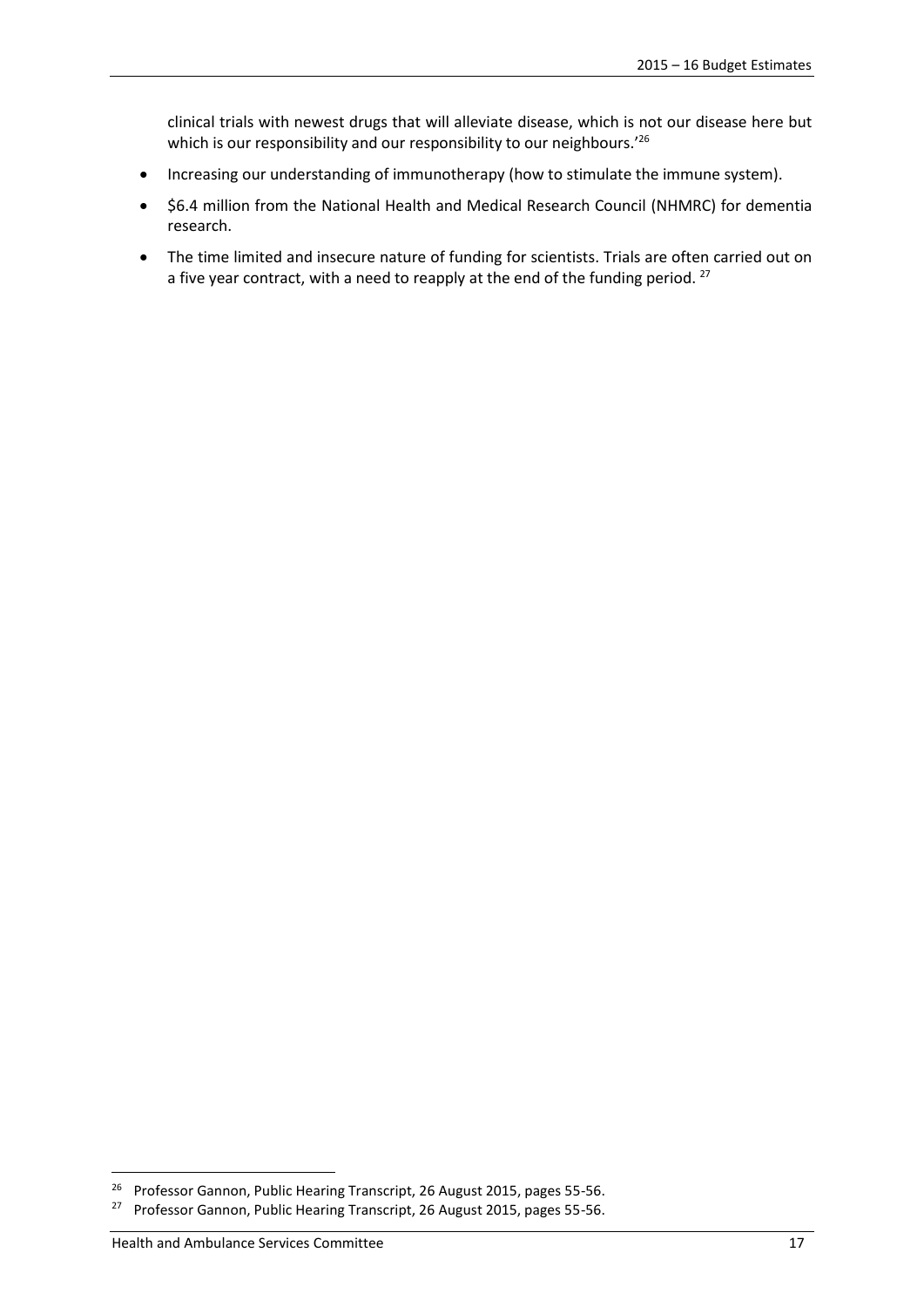# <span id="page-17-0"></span>**6. Office of the Health Ombudsman**

The Health Ombudsman, supported by the Office of the Health Ombudsman (OHO), commenced dealing with health complaints on 1 July 2014. The primary functions of the Health Ombudsman are to:

- receive and investigate complaints about health services and health service providers, including registered and unregistered health practitioners,
- decide what action should be taken in relation to those complaints,
- monitor the health, conduct and performance functions of the Australian Health Practitioner Regulation Agency (AHPRA) and national health practitioner boards,
- provide information about minimising and resolving health service complaints, and
- report publicly on the performance of its functions. $28$

#### <span id="page-17-1"></span>*6.1 Funding overview*

In 2015-16, the OHO has an operating budget of \$14.6 million - an increase of \$4.4 million (42.7%) from the published 2014-15 operating budget of \$10.2 million.<sup>29</sup>

#### <span id="page-17-2"></span>*6.2 Key activities*

Key activities for the OHO in 2015-16 include:

- Improvements to service delivery, including bedding down governance frameworks and operational processes.
- Continuing to identify and investigate serious matters and systemic issues.
- Oversight and reporting on AHPRA and the Boards.

# <span id="page-17-3"></span>*6.3 Issues raised at the public hearing*

No matters were raised at the public hearing, on 26 August 2015, in relation to the role of the Health Ombudsman.

1

<sup>&</sup>lt;sup>28</sup> SDS Queensland Health 2015-16, page 263.

<sup>&</sup>lt;sup>29</sup> SDS Queensland Health 2015-16, page 263.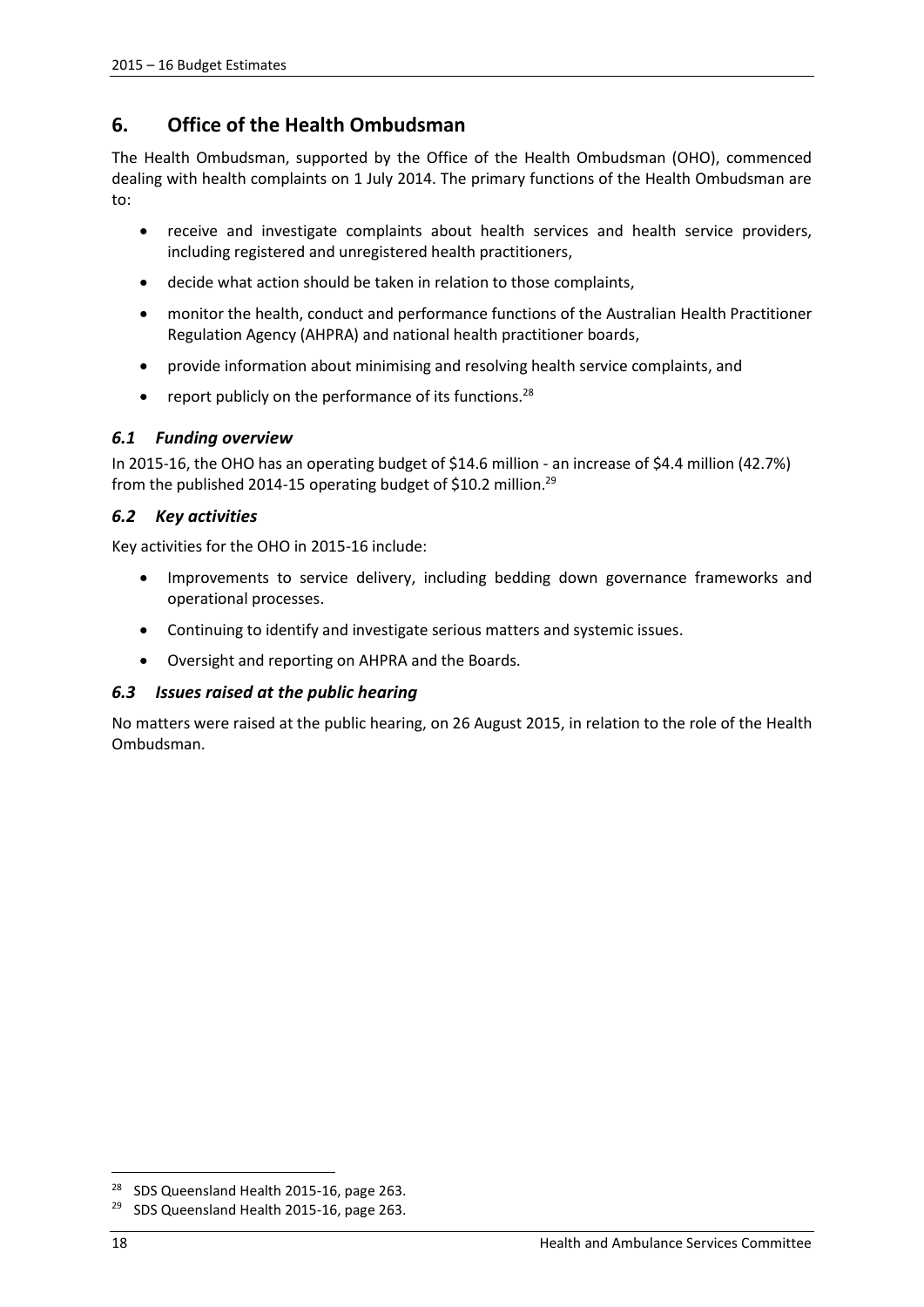# <span id="page-18-0"></span>**7. Queensland Mental Health Commission**

The Queensland Mental Health Commission (the Commission) was established on 1 July 2013 as an independent statutory body under the *Queensland Mental Health Commission Act 2013*. The Commission's purpose is to drive ongoing reform towards a more integrated, evidence-based, recovery-oriented mental health, drug and alcohol system in Queensland.

The focus for the Commission's work is:

- Developing, and facilitating the implementation of the whole-of-government Queensland Mental Health, Drug and Alcohol Strategic Plan 2014-2019.
- Researching and reporting on issues impacting people experiencing mental health difficulties and issues relating to substance use.
- Mental health promotion, awareness and early intervention.
- Supporting systemic governance, including support for the Mental Health and Drug Advisory Council.<sup>30</sup>

#### <span id="page-18-1"></span>*7.1 Funding overview*

In 2015-16, the Commission has an operating budget of \$8.3 million - reflecting minimal variation with the published 2014-15 operating budget of \$8.5 million.<sup>31</sup>

#### <span id="page-18-2"></span>*7.2 Key activities*

Key activities for the Commission in 2015-16 include:

- Preparing the first report on the implementation of the Queensland Mental Health, Drug and Alcohol Strategic Plan 2014-2019.
- Consolidating the Stronger Community Mental Health and Wellbeing grants program.
- Finalising agreed cross Government action plans and commence work on action plans focused on mental health and the criminal justice system, human rights and disability.
- Continuing to advocate for the rights of consumers, families and carers in mental health legislation, and in its implementation.
- Promoting the implementation of the options for reform and recommendations of reports prepared in 2014-15.
- Increasing the use of a variety of communication strategies to support better engagement of the Commission and the Advisory Council with the community.
- Contributing to the independent review of the performance of the Commission and of the *Queensland Mental Health Commission Act 2013.*<sup>32</sup>

#### <span id="page-18-3"></span>*7.3 Issues raised at the public hearing*

No matters were raised at the public hearing, on 26 August 2015, in relation to the role of the Queensland Mental Health Commission.

<sup>&</sup>lt;sup>30</sup> SDS Queensland Health 2015-16, page 257.

<sup>&</sup>lt;sup>31</sup> SDS Queensland Health 2015-16, page 257.

<sup>&</sup>lt;sup>32</sup> SDS Queensland Health 2015-16, pages 257-258.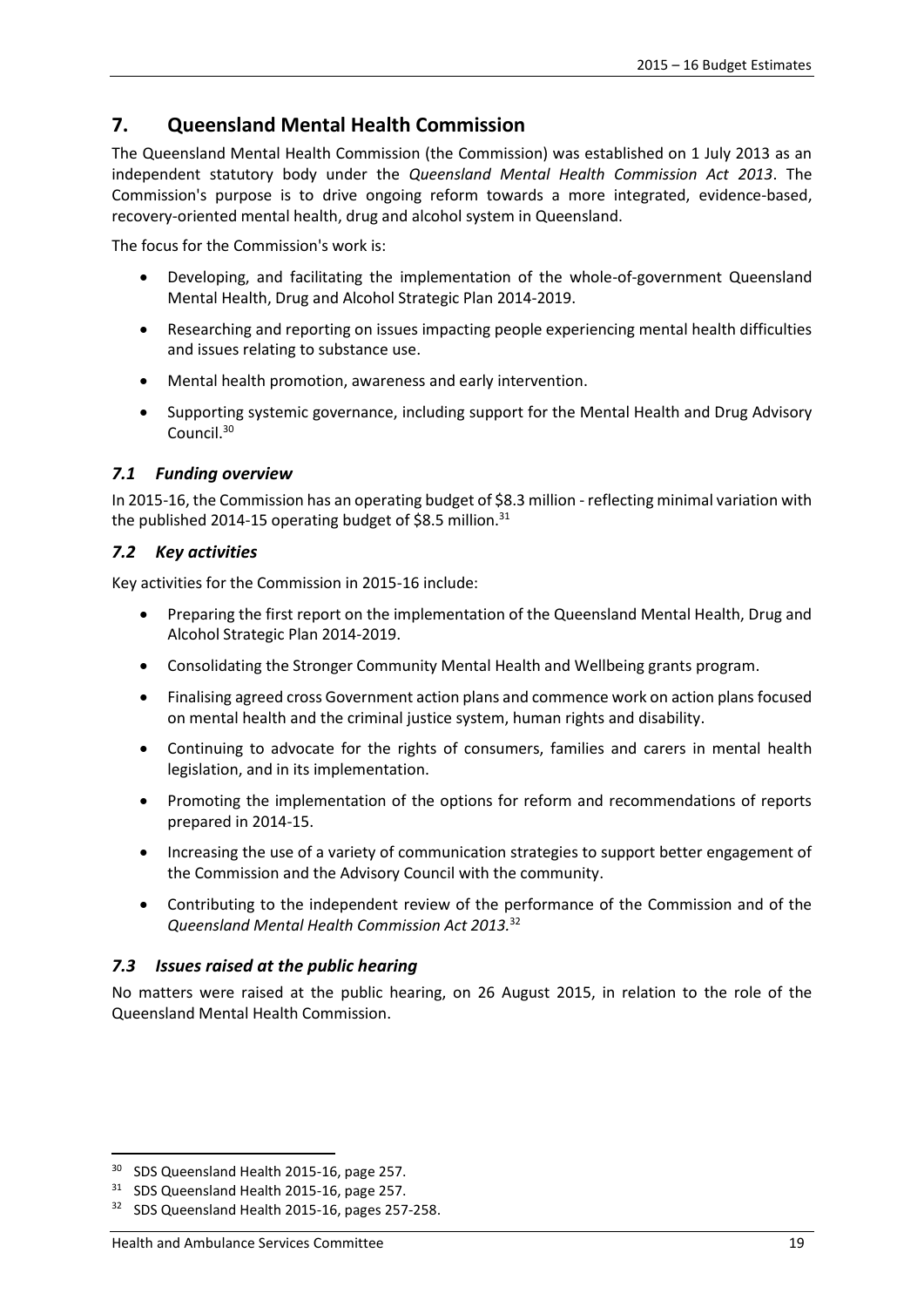# <span id="page-19-0"></span>**Statement of Reservation**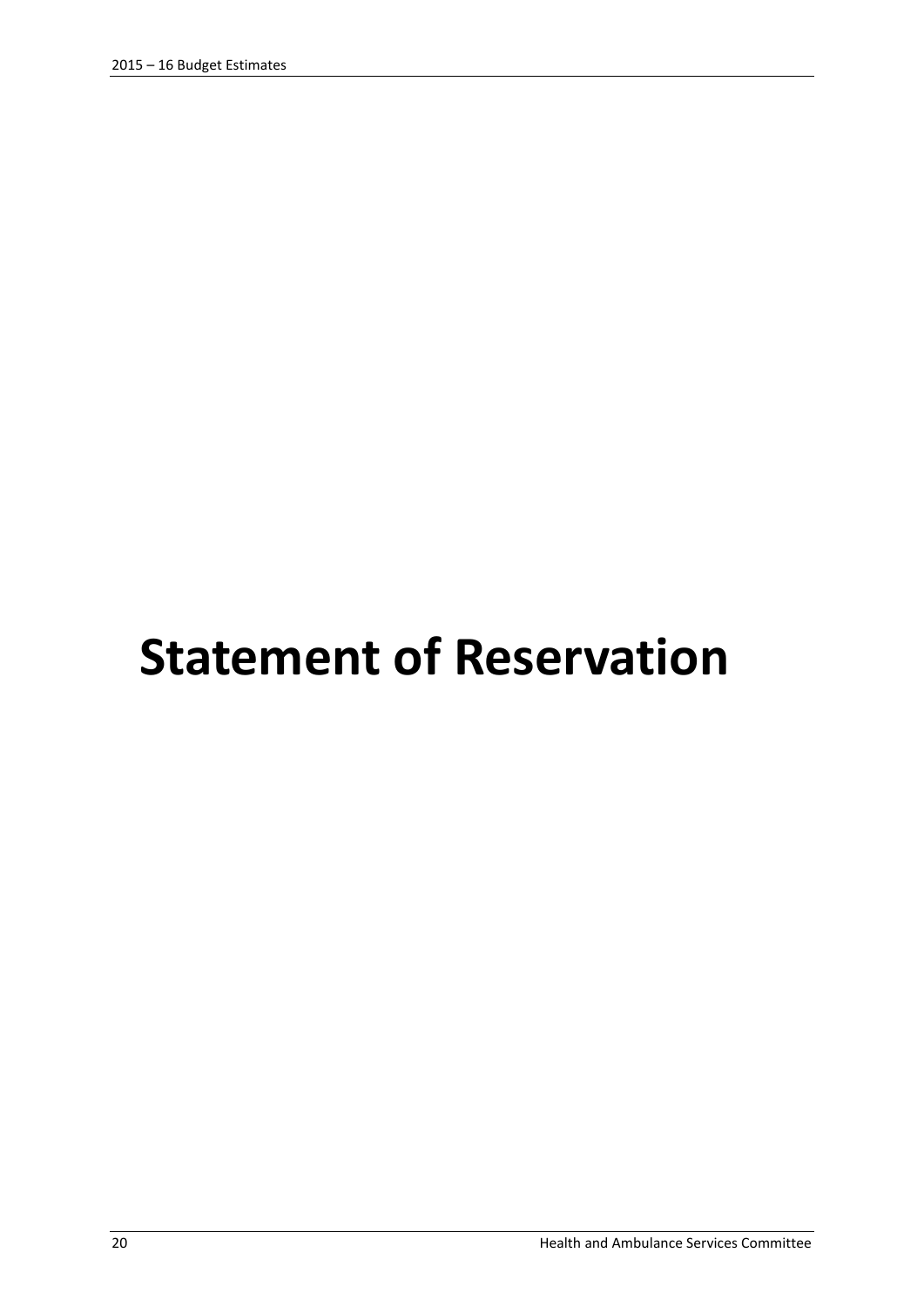Statement of reservations – Health and Ambulance Services

The LNP Opposition has always wanted to take a bi-partisan approach to ensuring the best possible outcomes for Queenslanders suffering metal Illness. However, the Opposition was disappointed in the way in which the Minister used the estimates hearings as a political get-square on his predecessor.

In His opening statements, the Minister used estimates to make the following claims.

"We have also reworked the Mental Health Act after the flawed process of consultation from the previous government. The system I want to lead is one where openness and accountability are the hallmarks, people feel that their contribution is valued, and people feel and know they are listened to. That was not the case with the previous government's review of the Mental Health Act"

The LNP Opposition believes these comments were made for political purposes, rather than a true desire to produce a better Mental Act review

The LNP Opposition was disappointed with the defensive way in which the Minster answered nongovernment questions. The LNP Opposition had legitimate questions about the implications of Nurse Patient ratios costings and the development of the policy that went unanswered.

The Minister took time to interject on Question to the Director General on steps taken to develop this policy as we believe The Auditor-General would want to know how public money was being spent and would be keen to understand how a policy was formulated.

The Minister interjection highlight this;

"Is this a question about the number of taxi vouchers used in the budget or the cost of petrol or the cost of vehicles?"

The Minister refused to release any modelling on the Nurse patient ratio current figures and the confirmed that they have no idea of the requirements to meet the published targets.

Upon question the Townsville HHS CEO Ms Squire confirmed this;

"I cannot give you the precise numbers at the moment, Mr McArdle, but what I can tell you is that we work on a business planning framework which provides four hours per patient day across our hospital and health service in all of our facilities. Again I would refer to the minister, but if you require further information I can provide that if agreed."

This flies in the face of the open and accountable government the Premier pledged to lead.

The LNP Opposition also believes significant questions remain regarding the government's plans to potentially stop outsourcing of Critical health services to Queenslanders.

The LNP Opposition's major concern is that what's been presented in the budget papers in no way reflects what the Labor Party promised during the 2015 election and immediately after. In a letter table by the Member for Caloundra quoting the Premier

"Previously in government, Labor had a policy of employment security and no-contractingout provisions. Labor will restore this policy."

However the committee heard the CEO of the Sunshine Coast HHS say that there are two clear instances where outsourcing under the Labor government did occur—one is public patients to